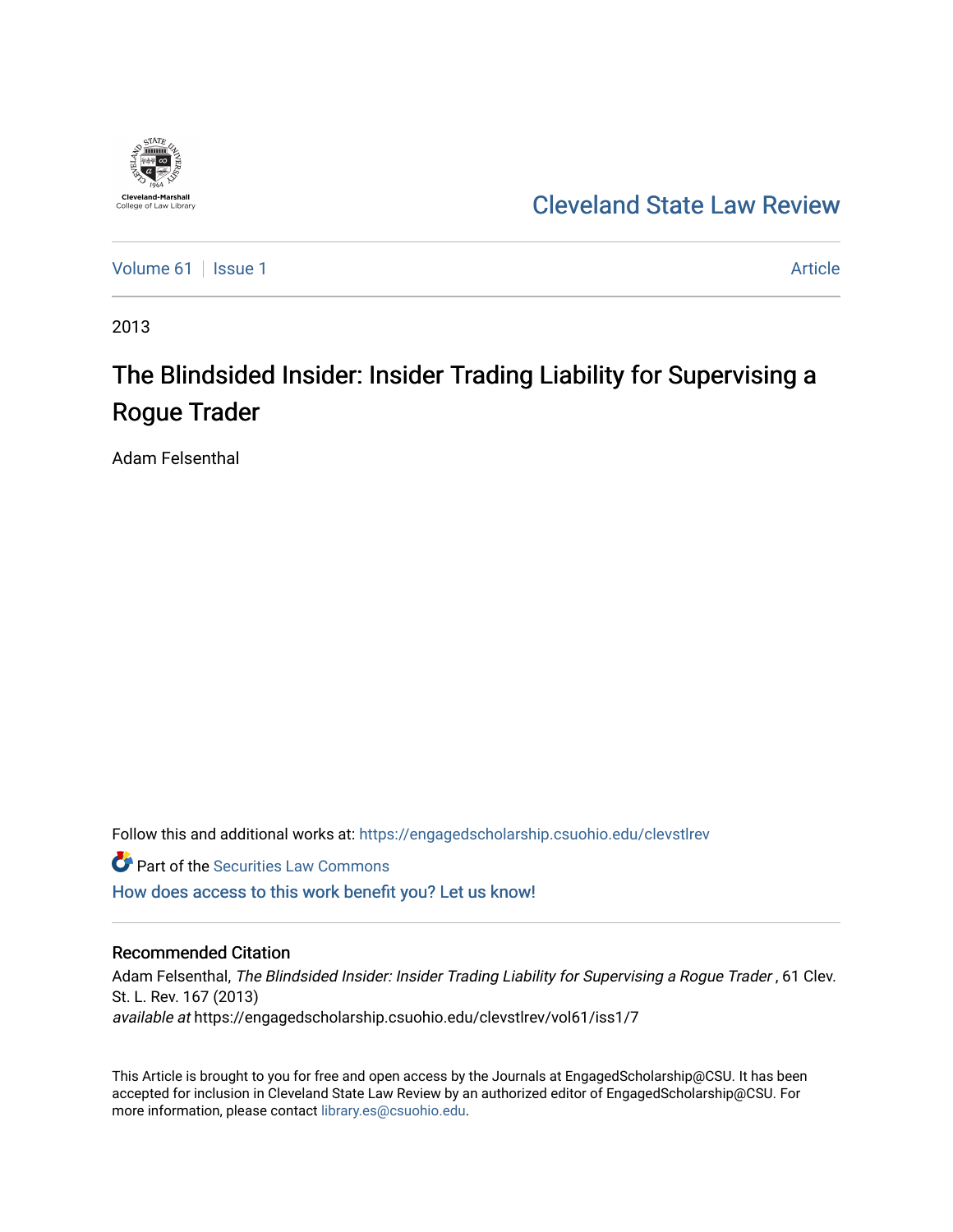## **THE BLINDSIDED INSIDER: INSIDER TRADING LIABILITY FOR SUPERVISING A ROGUE TRADER**

ADAM FELSENTHAL\*

#### ABSTRACT

In the past few years, federal prosecutors and the Securities and Exchange Commission (SEC) have engaged in the widest-ranging and most successful probe of insider trading ever, focusing in particular on investment professionals. However, the government has failed to charge anyone on the basis of supervisory liability, essentially an accusation of failing to notice and stop illicit trading done under one's supervision. This Article discusses all of the potential ways in which prosecutors could bring such a charge, ranging from SEC administrative liability to civil and criminal charges. Through the lens of a theoretical situation in which an "innocent bystander" manager has failed to stop a "rogue trader" from trading on the basis of material non-public information, it proposes answers for some of the unanswered questions in this area of the law, and assesses the practical potential for the government bringing any of the above charges against such a manager.

|     |                                       |                                                      | 168 |
|-----|---------------------------------------|------------------------------------------------------|-----|
|     |                                       |                                                      |     |
| I.  |                                       | GLOBAL ISSUES IN CONTROL PERSON LIABILITY 169        |     |
|     |                                       |                                                      |     |
|     |                                       | <b>Statutory Definition and Regulatory</b><br>1.     |     |
|     |                                       |                                                      |     |
|     |                                       | 2.                                                   |     |
|     |                                       |                                                      |     |
|     | B.                                    |                                                      |     |
| П.  | SECTION 20(A) OF THE EXCHANGE ACT 173 |                                                      |     |
|     | A.                                    |                                                      |     |
|     | В.                                    | Requirement of "Culpable Participation" 174          |     |
|     | $C_{\cdot}$                           | Case Law Analysis/Factual Basis for Liability  176   |     |
|     | D.                                    |                                                      |     |
|     |                                       | E. Application to "Innocent Bystander" Managers 179  |     |
| HL. |                                       | THE INSIDER TRADING AND SECURITIES FRAUD ENFORCEMENT |     |
|     |                                       |                                                      |     |
|     |                                       |                                                      |     |
|     | B.                                    |                                                      |     |

l

 <sup>\*</sup> J.D., New York University School of Law, 2010; B.S. Yeshiva University, 2004. The opinions expressed herein are solely those of the author.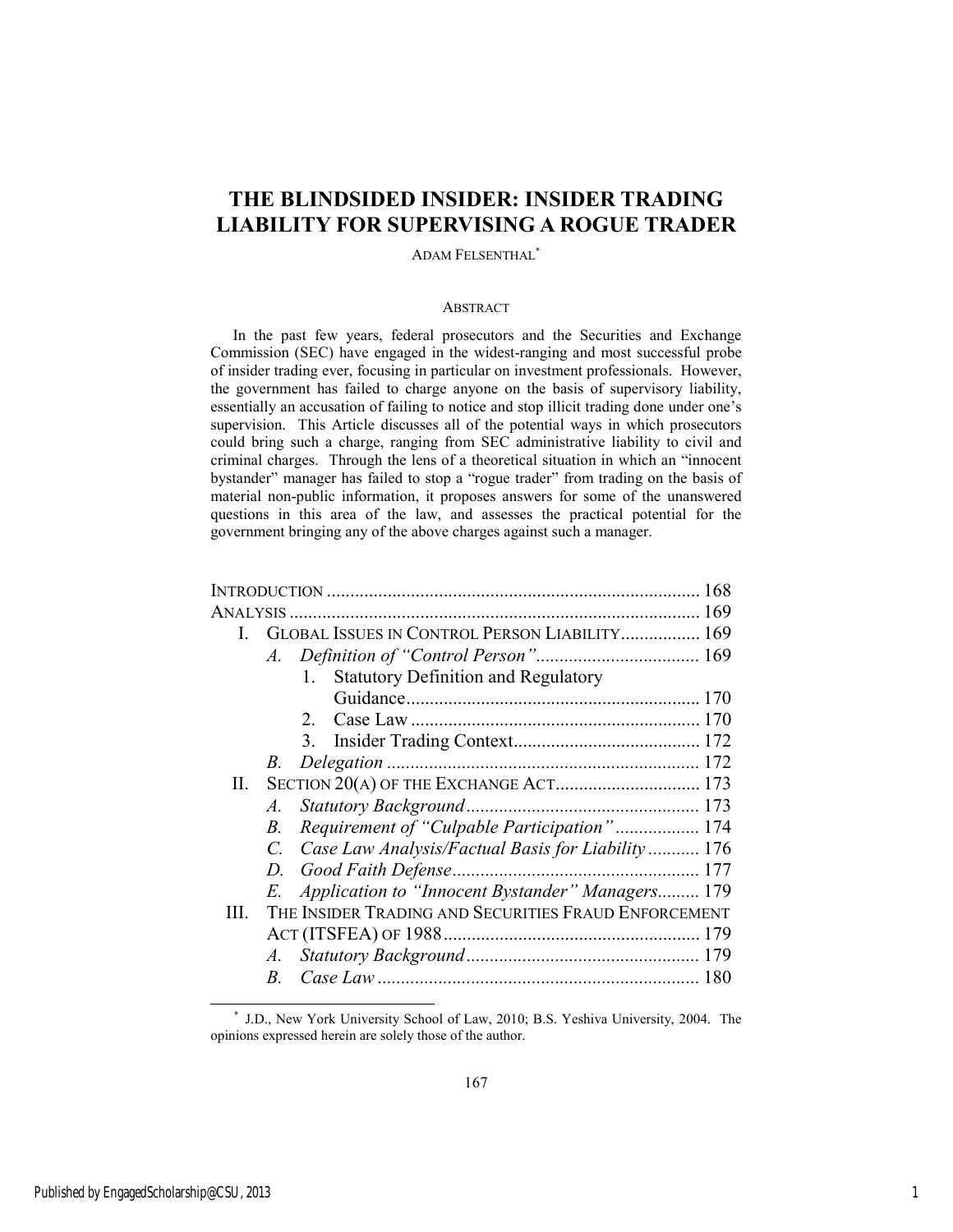168 *CLEVELAND STATE LAW REVIEW* [Vol. 61:167

|      | C. Application to "Innocent Bystander" Managers 181  |  |
|------|------------------------------------------------------|--|
| IV.  |                                                      |  |
|      | Section $203(e)$ and (i) of the Investment<br>A.     |  |
|      |                                                      |  |
|      | B.                                                   |  |
|      | 1. Section $203(k)$ of the Investment                |  |
|      |                                                      |  |
|      | 2.                                                   |  |
|      | 3.                                                   |  |
|      |                                                      |  |
|      | $\overline{A}$                                       |  |
|      | Civil Aiding and Abetting Liability 188<br>B.        |  |
|      | Prior Law on "Substantial Assistance"<br>$C_{\cdot}$ |  |
|      |                                                      |  |
|      |                                                      |  |
| VI — |                                                      |  |
|      | A.                                                   |  |
|      | B.                                                   |  |
|      | C. Criminal Violation of Section 20(a)  193          |  |
|      |                                                      |  |

#### **INTRODUCTION**

One of the greatest nightmares of any investment professional is of being accused of insider trading. Recently, this has become closer to reality. The Department of Justice, the Federal Bureau of Investigation (FBI), and the Securities and Exchange Commission (SEC) (collectively, the "government") have been engaged in a broad investigation of insider trading over the past few years. Insider trading involves the trading of a public company's stock on the basis of material non-public information. Public corporations must disclose material information to all investors or potential investors at the same time. This five-year investigation, dubbed "Perfect Hedge," is primarily run by prosecutors in the U.S. Attorney's office in the Southern District of New York, the FBI's New York office, and the Securities and Exchange Commission.

One theory of liability that has not yet been utilized in the insider trading probe is "control person" liability or liability arising from a manager's supervision of an employee or firm that has violated the securities laws, even if the manager him or herself has not committed a crime. However, the government has indicated that it will step up this area of enforcement. Merri Jo Gillette, Director of the Chicago Regional Office of the Securities and Exchange Commission, recently stated that the SEC "is now bringing more secondary liability cases."1 This Article analyzes the

 <sup>1</sup> <sup>1</sup> Noam Noked, An "Entrepreneurial" and Restructured SEC Pledges Proactive *Enforcement*, HARV. L. SCH. FORUM ON CORPORATE GOVERNANCE & FIN. REGULATION, http://blogs.law.harvard.edu/corpgov/2012/04/05/an-entrepreneurial-and-restructured-secpledges-proactive-enforcement/ (last visited Jan. 26, 2013).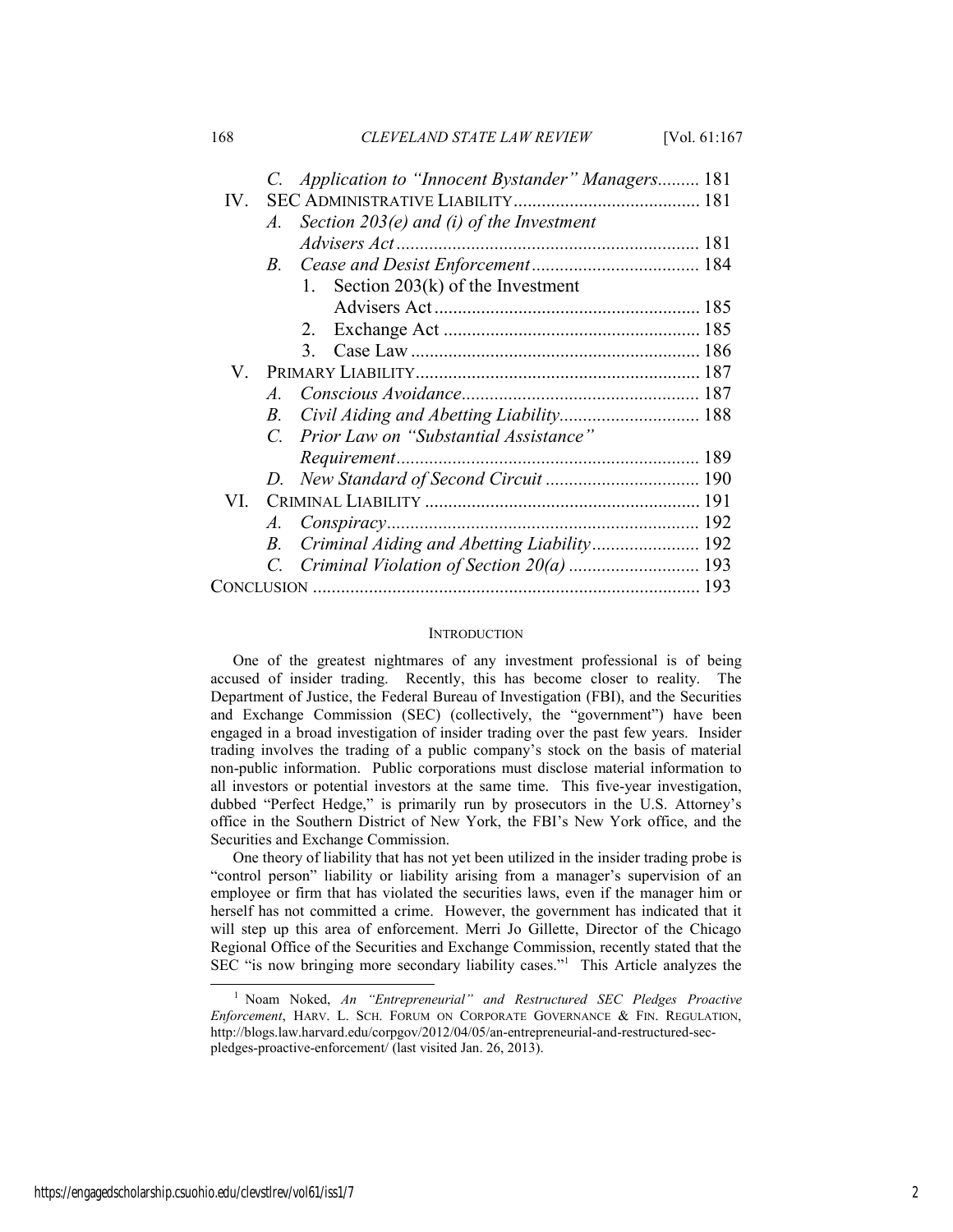potential civil and criminal "control person" or supervisory liability of a manager arising from violations of the securities laws committed by his or her subordinate employees. In particular, this Article focuses on a theoretical situation. In this situation, a "rogue trader" has knowingly traded on the basis of material non-public information. The trader's "innocent bystander" manager has had contact with the trader but is unaware of the trader's illicit activities. The Article primarily focuses on the prevailing law in the Second Circuit, in addition to SEC administrative law.2 It begins by discussing briefly two global issues, applicable to any assertion of control person liability, regarding the definition of a "control person" and the power of such a person to delegate responsibility. Then, the potential claims are discussed. Although control person charges arising out of insider trading are extremely rare, this Article discusses the potential bases for liability of SEC civil liability under section 20(a) and 21A (the Insider Trading and Securities Fraud Enforcement Act) of the Exchange Act, sections 203 and 204A of the Investment Advisers Act, primary insider trading liability under (1) the "conscious avoidance," doctrine, (2) as an aider and abettor, or (3) under common law respondeat superior principles, and finally potential control-person related criminal liability.

This Article concludes that the threat of traditional control person liability under 21A (the most likely claim) or other bases for liability will depend on how much the manager participated in the fraud or have access to sufficient red flags to alert him or her to any potential wrongdoing on the part of the rogue trader, and on the compliance systems in place to protect against such wrongdoing. The SEC would have a better case for administrative liability as there is a lower bar for the level of misconduct required on the part of the control person, but such a case could not be brought in federal court and in any case would turn on the level of the compliance program of the firm in question. In addition, such a manager faces little threat from primary liability as the respective bars for a mental state (under the "conscious avoidance" doctrine) or required action on the part of the control person (under aiding and abetting liability) are too high to warrant concern. Finally, federal prosecutors would have essentially no basis for criminal liability against the manager.

#### **ANALYSIS**

#### I. GLOBAL ISSUES IN CONTROL PERSON LIABILITY

## *A. Definition of "Control Person"*

To assert control person liability against a manager, prosecutors would first have to allege that the manager "controlled" the firm and/or an individual at the firm who violated the securities laws. In sum, it appears fairly clear that most manager would

 <sup>2</sup> <sup>2</sup> Many hedge funds are located in the District of Connecticut or the Southern District of New York. In addition, essentially all of the most prominent insider trading charges against hedge funds have been brought in the Southern District of New York. As a result, this Article assumes that any claims/charges would be brought in the Second Circuit. However, it should be noted that a provision in "Dodd-Frank" grants the SEC power to serve subpoenas anywhere in the U.S. for claims brought under several statutes including the Exchange Act. Pub. L. No. 111-203, § 929E (2010). One source has suggested that this provision may encourage the SEC to file suits in circuits with friendlier pleading standards, provided that it can show proper venue. *See* Zachary S. Brez, R. Daniel O'Connor & Joseph G. Cleeman, *Control Person Liability*, 5 BLOOMBERG L. REPS. 17 (2011).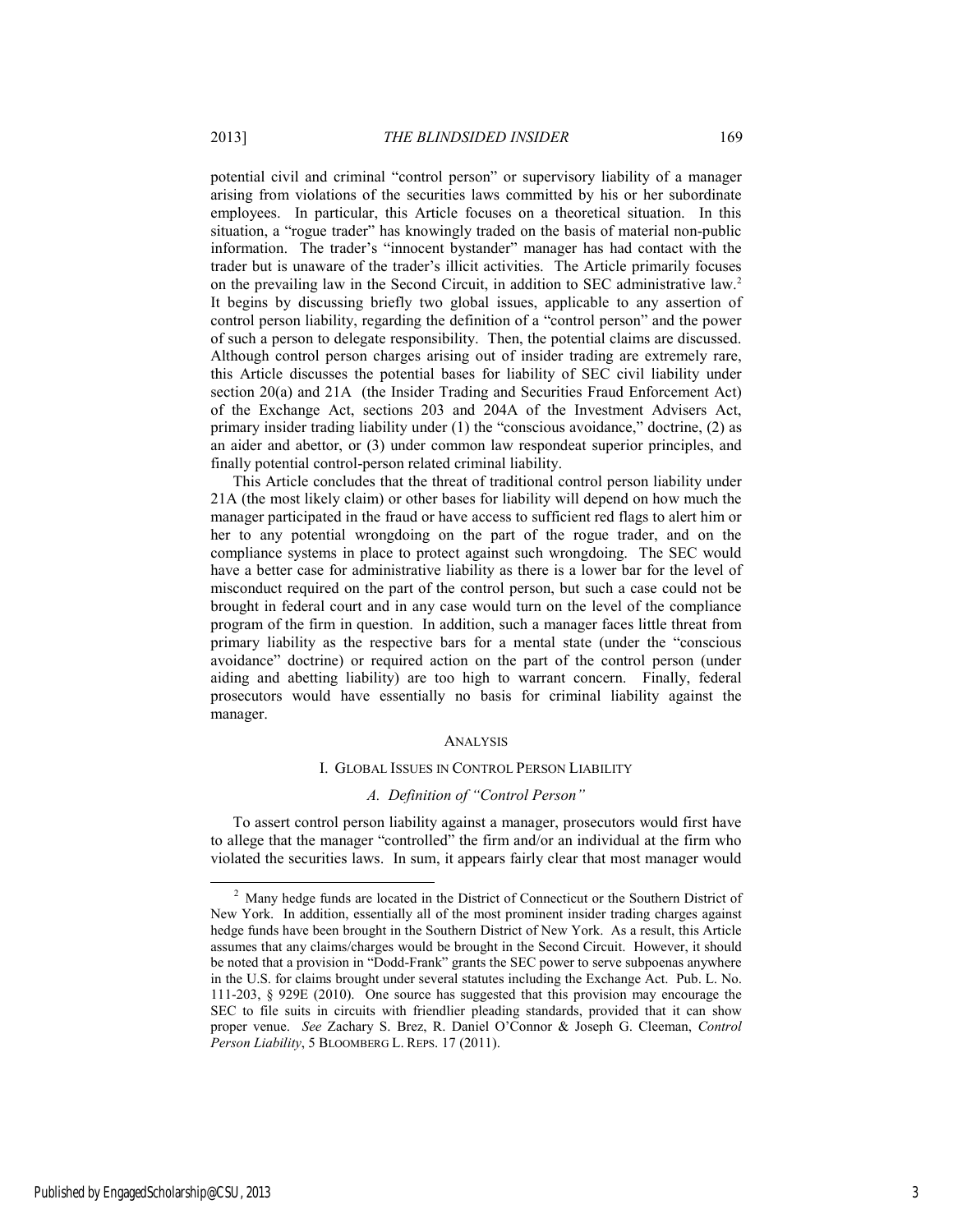be considered a control person, due to the broad nature of the tests used by both the regulatory guidance and relevant case law.

#### 1. Statutory Definition and Regulatory Guidance

A control person for purposes of the securities laws statutorily includes: "Every person who, directly or indirectly, controls any person liable."<sup>3</sup> Because the statute itself does not define what it means to "control any person," the SEC provided clarification in Rule 405: "control means the possession, direct or indirect, of the power to direct or cause the direction of the management and policies of a person, whether through the ownership of voting securities, by contract, or otherwise."<sup>4</sup> While there is no formal definition of control beyond the above, the definition provided in the Uniform Application for Broker-Dealer Registration with the SEC may shed some light on "control":

The power, directly or indirectly, to direct the management or policies of a company, whether through ownership of securities, by contract, or otherwise. Any person that:

- (i) is a director, general partner or officer exercising executive responsibility (or having similar status or functions);
- (ii) directly or indirectly has the right to vote 25% or more of a class of a voting security or has the power to sell or direct the sale of 25% or more of a class of voting securities; or
- (iii) (iii) in the case of a partnership, has the right to receive upon dissolution, or has contributed, 25% or more of the capital, is presumed to control that company.<sup>5</sup>

However, this latter definition is binding only for the purpose of Form

#### 2. Case Law

Some courts cite directly to the SEC guidance when determining who is a controlling person. "Most, however, find alternative reasoning in their determination of control and ignore the SEC's definition altogether."6 In the Second Circuit, a plaintiff must plead facts which "support a reasonable inference that [defendants] had the potential power to influence and direct [] activities."<sup>7</sup> This is a broad test; as explained by one court, "'Control' for purposes of control person liability . . .

<sup>5</sup> Sec. & Exch. Comm'n, Uniform Application for Broker-Dealer Registration (Form BD), *available at http*://www.sec.gov/about/forms/formbd.pdf (last accessed Mar. 20, 2013).

6 Laura Greco, *The Buck Stops Where?: Defining Controlling Person Liability*, 73 S. CAL. L. REV. 169, 173 (1999). While most of the cases discussed below are in the specific context of an alleged violation of section  $20(a)$  of the Exchange Act, the various avenues for liability as a control person all use this body of law as a model for defining a control person.

7 Sloane Overseas Fund Ltd. v. Sapiens Int'l Corp., 941 F. Supp. 1369, 1378 (S.D.N.Y. 1996); Food & Allied Serv. Trades Dep't, AFL-CIO v. Millfeld Trading Co., 841 F. Supp. 1386, 1392 (S.D.N.Y. 1994).

BD.

 <sup>3</sup> 15 U.S.C.A. § 78t(a) (West 2012).

 $4$  17 C.F.R. 230.405(f) (2012).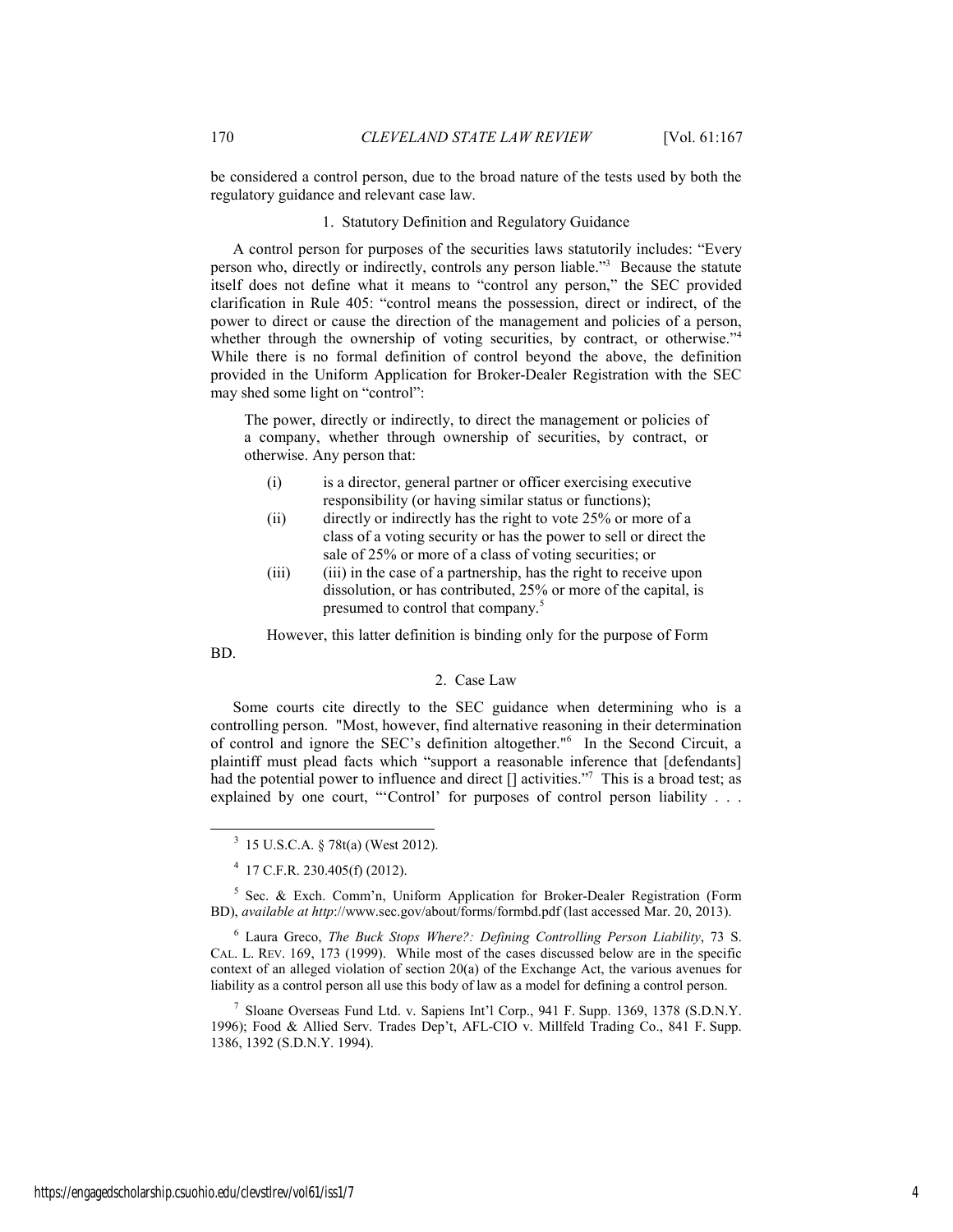requires only some indirect means of discipline or influence short of actual direction."8 As a result, generally control will be imputed if de facto day-to-day control can be demonstrated regardless of the formal title. In this regard, courts in the Second Circuit have held people with a wide variety of positions and circumstances liable as control persons of an organizational defendant, including inside or outside directors;<sup>9</sup> persons with a substantial equity interest;<sup>10</sup> persons with a right to appoint directors;<sup>11</sup> persons with preemptive rights over a firm and an ability to control public communication;<sup>12</sup> makers or signers of required SEC statements;<sup>13</sup> executive officers<sup>14</sup>; persons with a family relationship to a controlling persons;<sup>15</sup> persons with the ability to approve statements or SEC filings;<sup>16</sup> and persons who directed corporation with regards to specific primary violations at issue, despite not being a director or senior executive.<sup>17</sup>

One specific issue for many firms which include an array of interconnected legal entities is whether a manager would be considered a control person of any of the affiliated entities. While there are not that many decisions specifically within the Second Circuit on this issue, generally courts simply consider whether the person had in fact meaningful control over the other entities, regardless of technical structuring. For example, the following principles apply:

<sup>10</sup> Ind. Energy Holdings PLC Sec. Litig., 154 F. Supp. 2d 741 (S.D.N.Y. 2001) (stating that defendants had "substantial equity" in corporation and had signed registration statements in question); *In re* Health Mgmt., Inc. Sec. Litig., 970 F. Supp. 192 (E.D.N.Y. 1997) (finding control liability even against wife of founder and holder of 11.4% equity interest; wife was also a director).

 $11$  Griffin v. PaineWebber, Inc., No. 99 Civ. 2292(VM), 2001 WL 740764 (S.D.N.Y. June 29, 2001).

<sup>12</sup> *Id.*

<sup>13</sup> *E.g.*, Robbins v. Moore Med. Corp., 788 F. Supp. 179 (S.D.N.Y. 1992).

<sup>14</sup> Neubauer v. Eva-Health USA, Inc., 158 F.R.D. 281 (S.D.N.Y. 1994) (finding control liability not only against husband who was Chairman, CEO, and Founder, but even against wife who was merely Corporate Secretary).

<sup>15</sup> *In re* MTC Elec. Techs. S'holders Litig., 898 F. Supp. 974 (E.D.N.Y. 1995) (involving director of marketing who was also son and nephew of two most powerful corporate officers); *In re Health Mgmt.*, 970 F. Supp. 192; *Neubauer*, 158 F.R.D. 281.

<sup>16</sup> Food & Allied Serv. Trades Dept., AFL-CIO v. Millfeld Trading Co., 841 F. Supp. 1386 (S.D.N.Y. 1994).

<sup>17</sup> *In re* Adler, Coleman Clearing Corp., 469 F. Supp. 2d 112 (S.D.N.Y. 2007).

 <sup>8</sup> *In re* Bausch & Lomb, Inc. Sec. Litig., 941 F. Supp. 1352, 1368 (W.D.N.Y. 1996).

<sup>&</sup>lt;sup>9</sup> Salit v. Stanley Works, 802 F. Supp. 728 (D. Conn. 1992) (reasoning that directors are found necessarily to have some indirect means of influence over their corporation and its management, and that the conclusion is inescapable that persons acting as directors are in control of the corporation); *In re* Philip Servs. Corp. Sec. Litig., 383 F. Supp. 2d 463 (S.D.N.Y. 2004) (the court found the directors liable in part because they signed a registration statement for the securities at issue).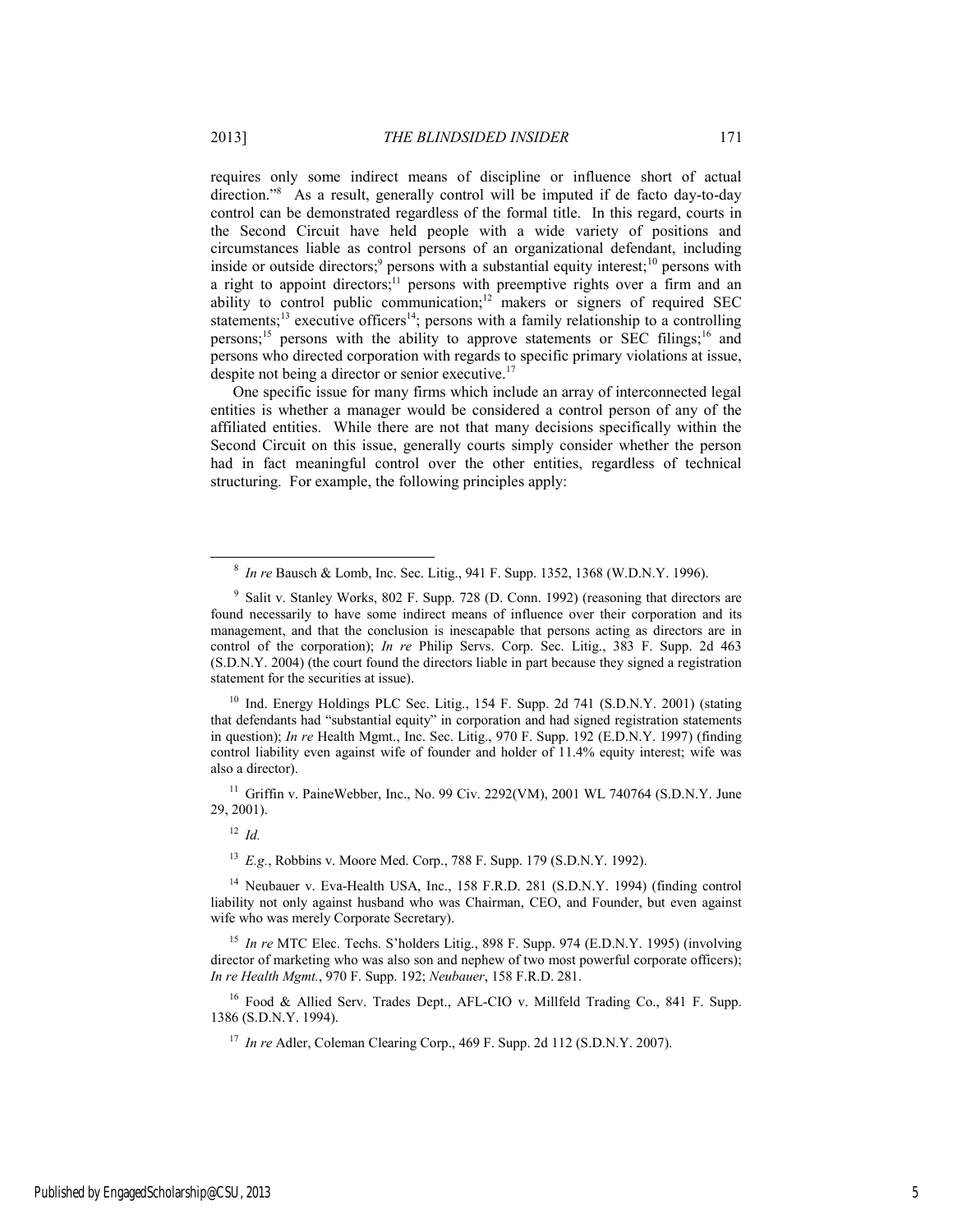- An officer of one of several related companies with integrated operations can be considered a control person over all of the companies.<sup>18</sup>
- An officer of a parent can be considered a control person over a subsidiary.<sup>19</sup>
- An officer of a subsidiary can be considered a control person over a parent when allegations involved misconduct relating to the sub.20 However, the sub's officer is not considered a control person over the parent generally. $^{21}$
- Directors of a corporation can be considered control persons of partnerships that were major shareholders of the corporation.<sup>22</sup>

## 3. Insider Trading Context

Although charges against individuals for controlling persons liability in conjunction with insider trading are extremely rare, the available case law indicates that the definition used in this context similarly places greater emphasis on whether a person had de facto control than a particular title. In the case of *SEC v. Haddad*, for example, the SEC alleged that someone was a control person of an employee of a securities firm, even though he was not in any way "formally associated" with the firm, because he "shared control over [the firm's] personnel and operations with his brother Jeffrey Brooks" who was the President and CEO of the firm.<sup>23</sup>

In sum, it appears fairly clear that anyone with de facto control over a firm's affairs is considered a control person over that firm.

## *B. Delegation*

Another global issue is whether a manager could avoid all control person-based liability if he or she is not directly responsible for supervising the trading of subordinates, through designating sub-managers between him or her and the trader in question. In general, control person-related liabilities are "not limited to hands-on managers; they also apply to top executives."<sup>24</sup> However, although delegation does

 <sup>18</sup> Poptech, L.P. v. Stewardship Credit Arbitrage Fund, LLC, 792 F. Supp. 2d 328 (D. Conn. 2011) (officer had served as chief credit officer, managing director, and later president of one of three related corporations, that the three corporations were operated as one entity, that officer exercised a degree of control over the content of information that investors were getting from at least one of the corporations).

<sup>&</sup>lt;sup>19</sup> Wells v. Monarch Capital Corp., No. 91-10575-MA, 1991 WL 354938 (D. Mass. Aug. 23, 1991) (noting the officer's control over the subsidiary's financial statements).

<sup>20</sup> *In re* Reliance Sec. Litig., 91 F. Supp. 2d 706 (D. Del. 2000).

<sup>21</sup> Copland v. Grumet, 88 F. Supp. 2d 326 (D.N.J. 1999); *In re* Cooper Sec. Litig., 691 F. Supp. 2d 1105 (C.D. Cal. 2010).

<sup>22</sup> *In re* SmarTalk Teleservices, Inc. Sec. Litig., 124 F. Supp. 2d 527 (S.D. Ohio 2000).

<sup>23</sup> Sec. & Exch. Comm'n v. Haddad, S.E.C. Release No. 13473, 1992 WL 383778, at \*5 (Dec. 17, 1992).

 $^{24}$  Thomas L. Hazen  $\&$  Jerry W. Markham, 23A Broker-Dealer Operations Under SECURITIES AND COMMODITIES LAW § 11:4 (2010); *see also In re* David D. Grayson, Exchange Act Release No. 34-33298, 1993 WL 518406 (Dec. 8, 1993) (noting that the SEC has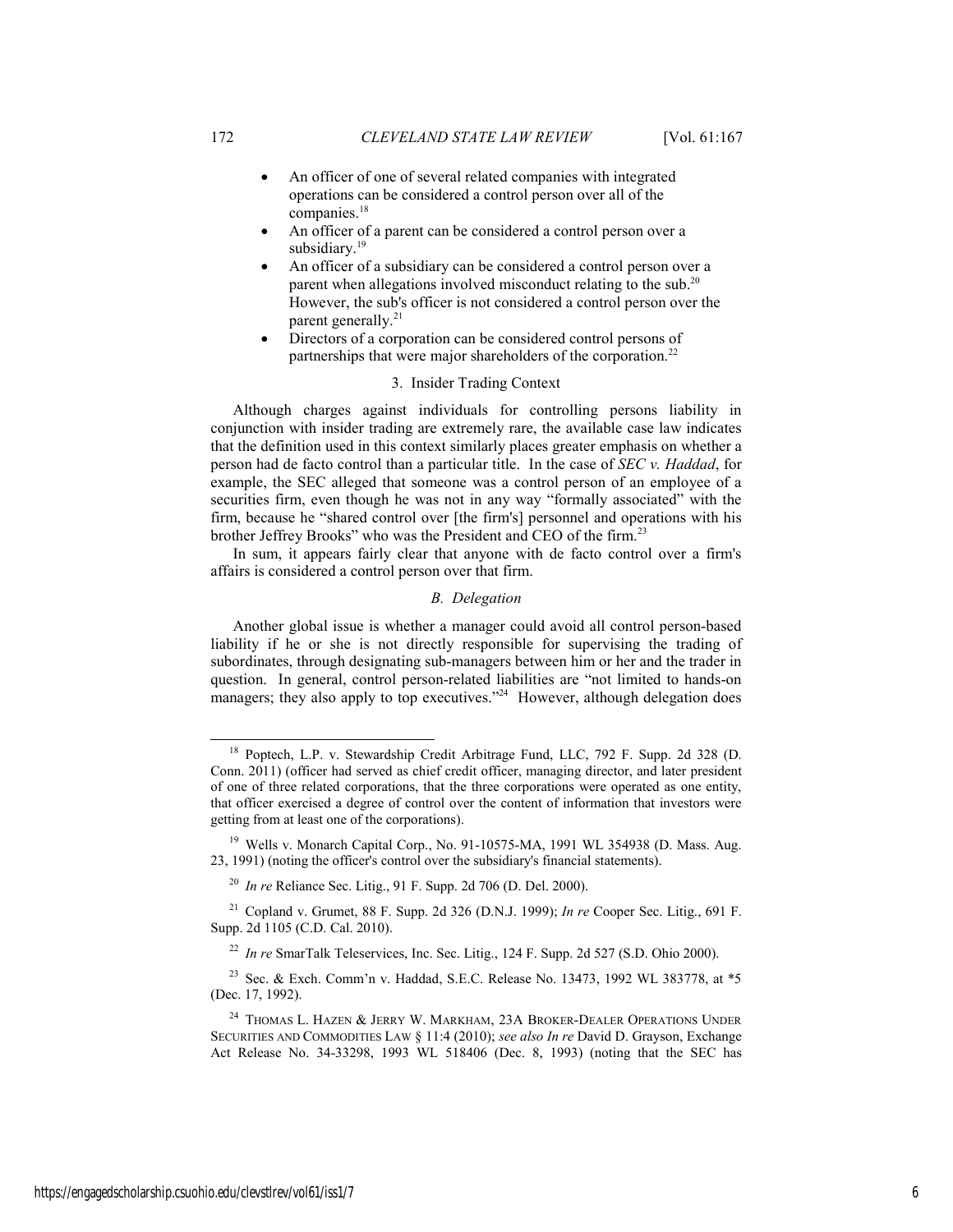not provide an automatic shield from liability, the case law indicates that delegation can provide a basis for a defense that the top manager did not know or have reason to believe that the delegated-to party was not properly supervising the employee. In one case, the court rejected a defense that the ultimate supervisor properly delegated responsibility regarding a manager's trading.25 The court reasoned that the control person "knew or should have known" that the lower supervisors "were not adequately carrying out those supervisory responsibilities" because he knew that they did not perform particular reviews of the trader's positions, and that in any case much of the trader's volume was unauthorized without any controls for the middle managers to be able to monitor it.<sup>26</sup> On the other hand, the court accepted the interlocking compliance system set up by the defendant in *Piper*, which provided for checks and balances and each piece of which had precise responsibilities, as a satisfactory use of the power to delegate.<sup>27</sup> The law thus indicates that deciding whether a manager properly delegated will depend on the robustness of the compliance department of the firm in question and the strength of the monitoring of that department on the firm's traders.

#### II. SECTION 20(A) OF THE EXCHANGE ACT

#### *A. Statutory Background*

Section 20(a) of the Exchange Act states that:

Every person who, directly or indirectly, controls any person liable under any provision of this chapter or of any rule or regulation thereunder shall also be liable jointly and severally with and to the same extent as such controlled person to any person to whom such controlled person is liable . . . unless the controlling person acted in good faith and did not directly or indirectly induce the act or acts constituting the violation or cause of action.28

This statute renders a person who controls others jointly and severally liable for violations of any provision of the Exchange Act,<sup>29</sup> subject to a good faith defense.

<sup>26</sup> *Id.*

 $\overline{\phantom{a}}$ 

repeatedly emphasized that supervisory responsibilities are imposed on even the most senior members of management of a broker-dealer).

<sup>25</sup> *In re* First Capital Strategists, Investment Advisors Act Release No. IA-1648, 1997 WL 458704, at \*7 (Aug. 13, 1997).

<sup>27</sup> *In re* Piper Capital Mgmt. Inc., S.E.C. Release No. 175, 2000 WL 1759455, at \*60 (Nov. 30, 2000).

<sup>28 15</sup> U.S.C.A. § 78t(a) (West 2012).

<sup>29</sup> *See* Lewis D. Lowenfels & Alan R. Bromberg, *Controlling Person Liability Under Section 20(a) of the Securities Exchange Act and Section 15 of the Securities Act*, 53 BUS. LAW. 1, 4-5 (Nov. 1997) ("[S]ection  $20(a)$  imposes secondary liability for primary violations of section 10(b) and Rule 10b-5, the sweeping antifraud provisions of the 1934 Act. . . . In addition, persons can be held vicariously liable under section 20(a) for primary violations of any other provision of the 1934 Act or rule promulgated thereunder . . . .").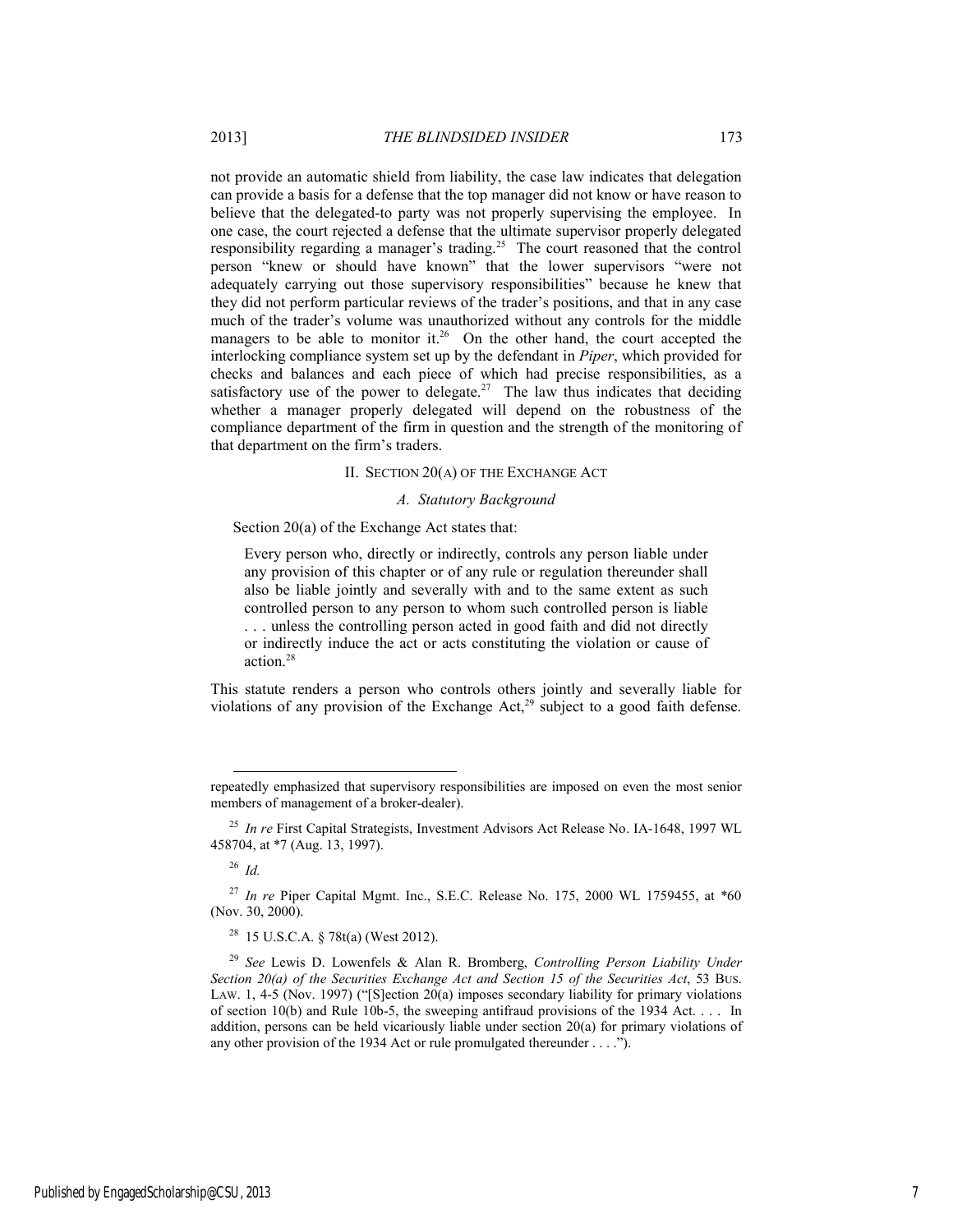This statute has been described as "remedial" in character, and is therefore to be construed broadly.<sup>30</sup>

A provision of "Dodd-Frank" explicitly provided standing to the SEC to assert  $20(a)$  claims, due to a split in the circuits whether it had such standing.<sup>31</sup> However, under the Insider Trading and Securities Fraud Enforcement Act (ITSFEA) of 1988, discussed in Part III, *infra*, the SEC cannot assert section 20(a) to seek civil money penalties.<sup>32</sup> Although the SEC could seek an injunction under section  $20(a)$ ,<sup>33</sup> some sources claim that the ITSFEA has effectively replaced 20(a) as an enforcement proceeding for insider trading supervisory liability.<sup>34</sup> Supporting this view, the SEC has not brought any insider trading prosecutions under 20(a) since ITSFEA. Despite the lack of practical likelihood that the SEC would assert a violation of 20(a) arising out of insider trading, this Article discusses the requirements of that provision due to the influence that its well-developed case law has had on other bases for control person liability, as discussed below.

## *B. Requirement of "Culpable Participation"*

In the Second Circuit as well as several other judicial circuits, in addition to showing that a primary violation occurred and that the defendant "controlled" the primary violator, the prosecution must show that the defendant was, in some meaningful sense, a culpable participant in the controlled person's fraud."35 Courts in the Second Circuit, particularly those in the Southern District of New York, have expressed three views on whether this requirement, which has no basis in the statutory text, imposes a special requirement for pleading and/or proof of the charge. Some courts have held that it requires plaintiffs to plead and prove "culpable participation" by the defendant.<sup>36</sup> These courts themselves diverge on whether a

<sup>33</sup> 15 U.S.C.A. § 78u(d)(1) (West 2012).

<sup>34</sup> Compare THOMAS LEE HAZEN, TREATISE ON THE LAW OF SECURITIES REGULATION § 12.24[6] (2013) ("Although the controlling person liability provision of section 20(a) applies to private actions for improper trading on non-public information, it does not apply under SEC enforcement provisions dealing with insider trading."), *with* Harold K. Gordon & Tracy V. Schaffer, *Recent SEC Actions Show Employer Liability for Insider Trading*, CORP. COUNSEL (July 30, 2007), http://www.law.com/jsp/cc/PubArticleFriendlyCC.jsp?id=900005487324 (listing section 20(a) as one of the SEC's enforcement options for control person liability for insider trading).

35 ATSI Commc'ns, Inc. v. Shaar Fund, Ltd., 493 F.3d 87, 108 (2d Cir. 2007); *see also*  Sec. & Exch. Comm'n v. First Jersey Sec., Inc., 101 F.3d 1450, 1472 (2d Cir. 1996); Boguslavsky v. Kaplan, 159 F.3d 715, 720 (2d Cir. 1998).

<sup>36</sup> *E.g.*, *In re* Deutsche Telekom AG Sec. Litig., No. 00 CIV 9475 SHS, 2002 WL 244597, at \*7-8 (S.D.N.Y. Feb. 20, 2002); Rich v. Maidstone Fin., Inc., No. 98 CIV. 2569(DAB), 2001

 <sup>30</sup> *See* H.R. REP. NO. 73-1383, pt. II, at 7 (1934).

<sup>&</sup>lt;sup>31</sup> Dodd-Frank Wall Street Reform and Consumer Protection Act, Pub. L. No. 111-203, § 929P(c), 124 Stat. 1376, 1864 (2010).

<sup>32 15</sup> U.S.C.A. § 78u-1(b)(2) (West 2012) ("No person shall be subject to a penalty under subsection (a) of this section solely by reason of employing another person who is subject to a penalty under such subsection, unless such employing person is liable as a controlling person under paragraph (1) of this subsection. Section 78t(a) of this title shall not apply to actions under subsection (a) of this section.").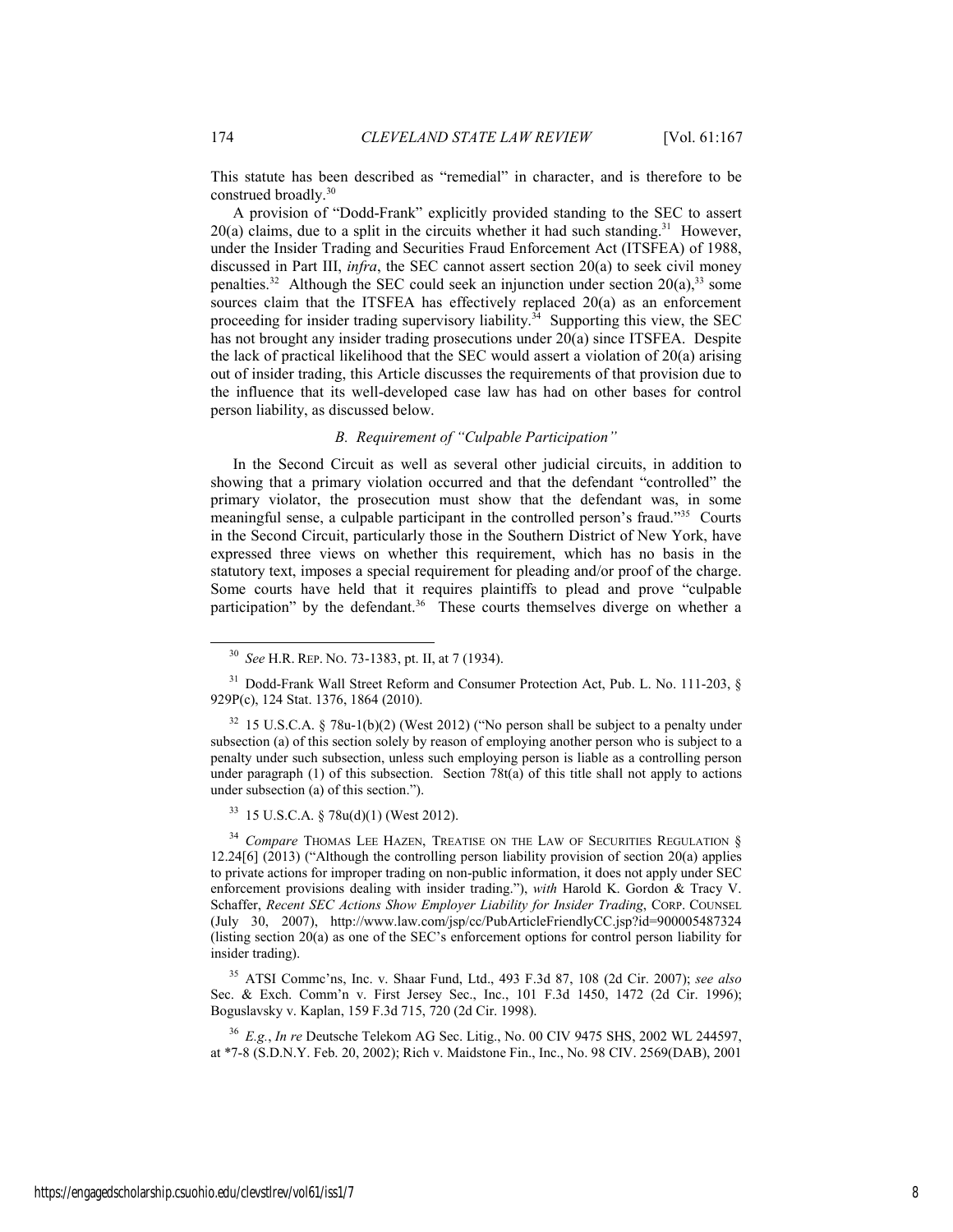plaintiff must satisfy the heightened pleading requirements of Rule 9(b) for fraudrelated claims,<sup>37</sup> or the even-higher requirement of the Private Securities Litigation Reform Act (PSLRA).<sup>38</sup> Others have stated that it is merely an element that must be proven but does not impose a heightened pleading requirement as well.<sup>39</sup> Finally, the "oft-stated view" of one Southern District judge (Judge Kaplan) is that plaintiffs need not plead or prove culpable participation, claiming in this regard that this

"element" is essentially non-binding dicta.<sup>40</sup> Relatedly, courts in the Second Circuit dispute what state of mind plaintiffs must demonstrate to succeed in demonstrating "culpable participation," variously holding respectively that the plaintiff must prove  $(1)$  negligence,<sup>41</sup>  $(2)$  "conscious misbehavior as a culpable participant in the fraud,<sup> $342$ </sup> (3) that the controlling person "knew or should have known that the primary violator . . . was engaging in fraudulent conduct,<sup>743</sup> or (4) "either conscious misbehavior or recklessness.<sup>744</sup>

Finally, several courts have previously held that, in order to avoid liability under section 20(a), a broker-dealer, and perhaps theoretically an investment adviser as well, has an higher affirmative duty to ensure that its employees comply with

<sup>38</sup> *In re* CINAR Corp. Sec. Litig., 186 F. Supp. 2d 279, 310 (E.D.N.Y. 2002); *In re Deutsche Telekom,*, 2002 WL 244597, at \*7; *Mishkin*, 1998 WL 651065, at \*23-25.

<sup>39</sup> *E.g.*, *In re* Initial Pub. Offering Sec. Litig., 241 F. Supp. 2d 281, 392-97 (S.D.N.Y. 2003); Sedona Corp. v. Ladenburg Thalmann & Co., No. 03Civ.3120(LTS)(THK), 2005 WL 1902780, at \*16 (S.D.N.Y. Aug. 9, 2005).

<sup>40</sup> *See In re* Parmalat Sec. Litig., 474 F. Supp. 2d 547, 554 (S.D.N.Y. 2007); *In re* Parmalat Sec. Litig., 375 F. Supp. 2d 278, 307-10 (S.D.N.Y. 2005).

<sup>41</sup> *In re Initial Pub. Offering*, 241 F. Supp. 2d at 396.

<sup>42</sup> *Mishkin*, 1998 WL 651065, at \*25.

<sup>43</sup> *In re Deutsche Telekom*, 2002 WL 244597, at \*9; Cromer Fin., Ltd. v. Berger, 137 F. Supp. 2d 452, 484 (S.D.N.Y. 2001); Dietrich v. Bauer, 126 F. Supp. 2d 759, 765-66 (S.D.N.Y. 2001).

44 Steed Fin. LDC v. Nomura Sec. Int'l, Inc., No. 00 CIV. 8058(NRB), 2001 WL 1111508, at \*10 (S.D.N.Y. Sept. 20, 2001); *see also In re* Bristol Myers Squibb Co. Sec. Litig., 586 F. Supp. 2d 148, 172 (S.D.N.Y. 2008) ("The culpable participation requirement can be satisfied by a showing of recklessness, for example, where there has been an extreme departure from the standards of ordinary care, or when defendants are aware of facts or have access to information contradicting their public statements."); Wallace v. Buttar, 239 F. Supp. 2d 388, 397 (S.D.N.Y. 2003), *rev'd and remanded on other grounds*, 378 F.3d 182 (2d Cir. 2004) ("Thus, the level of mental culpability required . . . is intention or recklessness, the control person must have participated . . . with knowledge that the securities laws were being violated, or with reckless indifference as to whether a violation occurred.").

 $\overline{a}$ 

WL 286757, at \*11 (S.D.N.Y. Mar. 23, 2001); Mishkin v. Ageloff, No. 97 Civ. 2690 LAP, 1998 WL 651065, at \*24 (S.D.N.Y. Sept. 23, 1998).

<sup>37</sup> *See* Wallace v. Buttar, 239 F. Supp. 2d 388, 395-97 (S.D.N.Y. 2003), *rev'd and remanded on other grounds*, 378 F.3d 182 (2d Cir. 2004); *Maidstone*, 2001 WL 286757, at \*8-10; *In re* Sotheby's Holdings, Inc., No. 00 Civ. 1041(DLC), 2000 WL 1234601, at \*8 (S.D.N.Y. Aug. 31, 2000).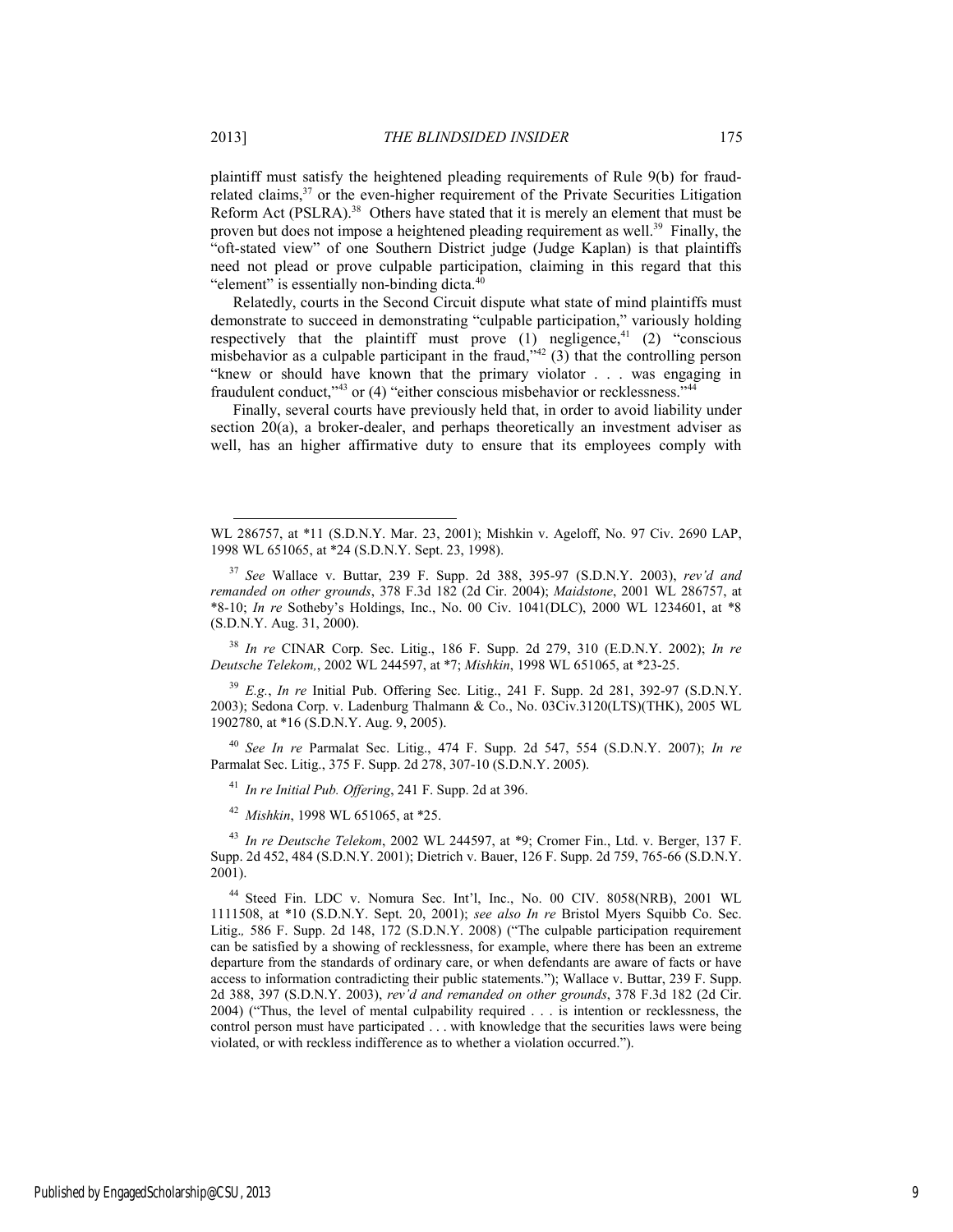applicable securities regulations.<sup>45</sup> However, courts have not cited this rule recently; one court has explained that, after the Second Circuit clarified that culpable participation is an element of the cause of action, and good faith is a defense, this broker-specific rule was also implicitly rejected.<sup>46</sup>

## *C. Case Law Analysis/Factual Basis for Liability*

Most allegations of 20(a) control person liability, especially in the Second Circuit, arise in the securities class action context, in which courts rarely reach final judgment or even summary judgment. However, there are several cases that have clarified what type of factual basis is needed for liability, although any individual decision may depend on which standard for "culpable participation" the specific court has accepted. On one hand, courts appear to demand a showing of involvement in the specific transactions at issue. For example, in one relatively recent case, a Southern District court vacated an arbitration panel's decision to impose control person liability and found that its decision "manifestly disregarded the facts and the law."47 The court reasoned that "no evidence was adduced that the Petitioners were involved in the allegedly unsuitable and unauthorized transactions in the [Plaintiffs'] accounts, or in the misrepresentations and fraud of [the primary violator]."48 The court, applying a standard for culpable participation based on conscious or reckless behavior, noted that the plaintiffs had no contact with the defendants themselves save for a sole handshake, and indeed the plaintiffs could not recall any contact nor had heard the names of the defendants prior to initiating the arbitration. Finally, the court noted that "general deficiencies" in control are irrelevant in this inquiry, reasoning that the culpable participation requirement requires facts "with regard to the specific trades and representations at issue."49

On the other hand, the involvement required of the alleged control person involvement can be extremely high-level, and possibly even purely financial in terms of receiving profits or providing financial backing. For example, in one case, the court denied the motion for summary judgment of a defendant sole shareholder of a securities broker.<sup>50</sup> The court, appearing to apply a "willful blindness" standard for culpable participation, rejected the defendant's claim that he was a passive investor who was not involved in the day-to-day management of the firm and therefore could not be liable as a controlling person, noting that the firm bore his name, that he met with the executive in charge of managing the firm, that he received profits, as well as contested testimony that the defendant was in fact a director of the firm.<sup>51</sup> The court also reasoned that "there is no real dispute that [Defendant] not only failed to take steps to prevent the primary violation but actually provided the financial means by

- <sup>47</sup> *Wallace*, 239 F. Supp. 2d at 395-397.
- <sup>48</sup> *Id.* at 396-96.

<sup>49</sup> *Id.*

- <sup>50</sup> *See id.*
- <sup>51</sup> *Dietrich*, 126 F. Supp. 2d at 766.

 <sup>45</sup> *See* Marbury Mgmt., Inc. v. Kohn, 629 F.2d 705, 716 (2d Cir. 1980); Metzner v. D.H. Blair & Co., 689 F. Supp. 262, 266 (S.D.N.Y. 1988); Ruiz v. Charles Schwab & Co., 736 F. Supp. 461, 464 (S.D.N.Y. 1990).

<sup>46</sup> *See Dietrich,* 126 F. Supp. 2d at 767-68.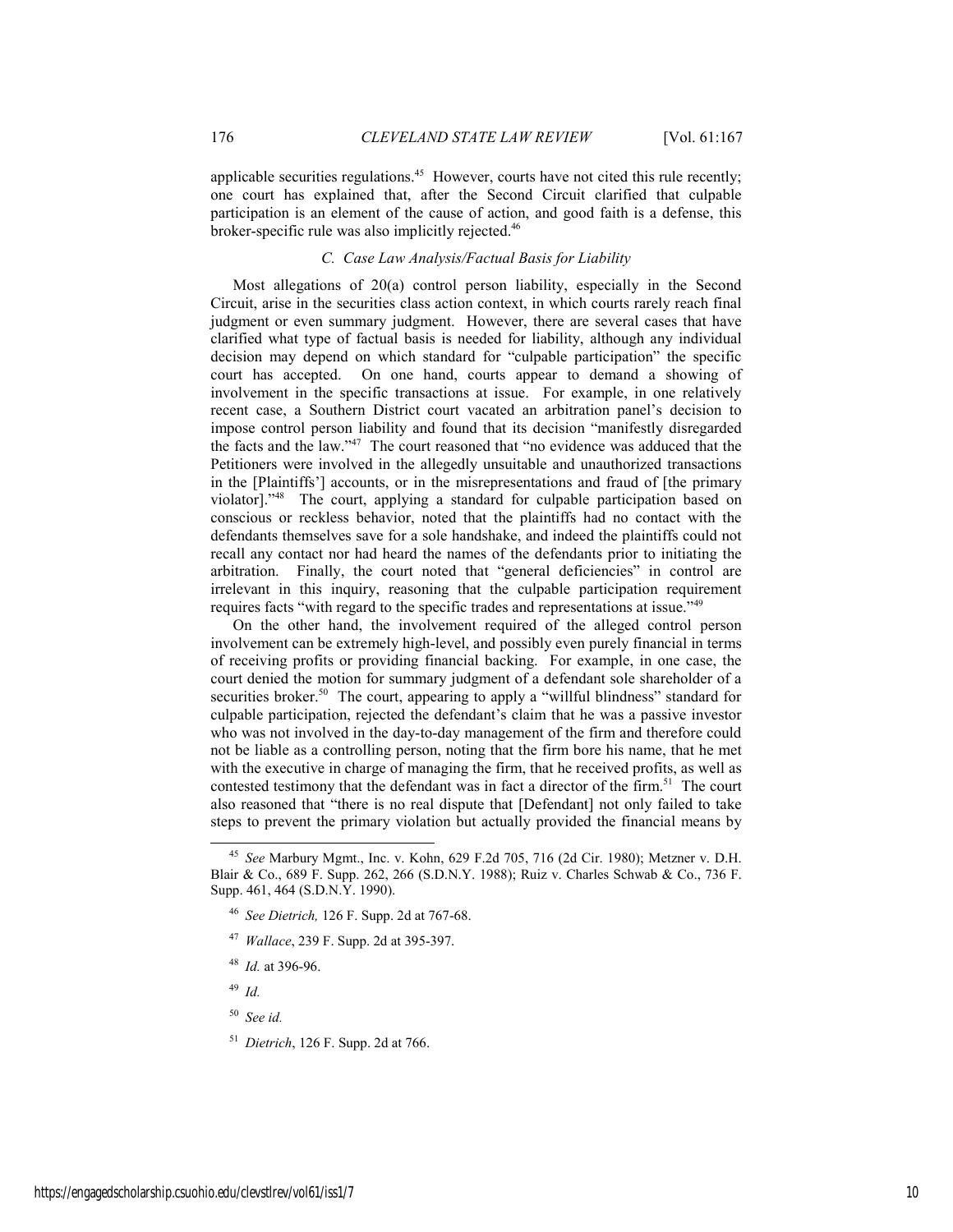which the fraud was accomplished, and therefore rejected summary judgment even though "the evidence is circumstantial, and in some ways rather thin."52 In addition, some courts have cited the receipt of financial benefits as a factor in finding that a defendant has violated this element, although no court appears to have relied on this factor exclusively.<sup>53</sup>

## *D. Good Faith Defense*

Section 20(a) also provides a defense to liability if a defendant can meet the burden of demonstrating that he or she "acted in good faith and did not directly or indirectly induce the act or acts constituting the violation or cause of action."<sup>54</sup> In the Second Circuit, the defendant bears the burden of demonstrating good faith.<sup>55</sup> Courts have explained that, to satisfy this burden, the defendant must show that he or she "exercised due care in his supervision of the violator's activities in that he maintained and enforced a reasonable and proper system of supervision and internal controls."56

Courts reject a good faith defense when it is shown that the controlling party has ignored several "red flags" and/or has multiple holes in its compliance programs for which the control person was ultimately at least partially responsible. For example, in *SEC v. First Jersey Securities, Inc.,* the Second Circuit affirmed a decision that a broker-dealer had failed to demonstrate good faith in defending against claims that it provided excessive mark-ups for securities the market for which it controlled.<sup>57</sup> The firm argued that "the markups . . . were established by the Firm's trading department," and the compliance department reviewed the trades by looking at the published listings of interdealer quotes, but the court noted that the defendant's witness acknowledged the defendant's procedures "did not require" a different markup for securities for which the Firm did not control the market.<sup>58</sup> Defendant's argument that compliance personnel searched for improprieties was rejected because "[compliance officer] conceded that he did not look at all sales and that he determined the Firm's acquisition cost for a security by looking only at transactions

57 *Id.*

 <sup>52</sup> *Id.*

<sup>53</sup> *In re* Blech Sec. Litig*.*, No. 94 Civ. 7696 RWS, 2002 WL 31356498, at \*21 (S.D.N.Y. Oct. 17 2002) ("[A] controlling person's receipt of financial benefits can demonstrate culpable participation."); *In re* Oxford Health Plans, Inc., 187 F.R.D. 133, 143 (S.D.N.Y. 1999) (noting that in addition to other factors indicating participation by defendants, "[p]laintiffs allege sufficiently that these defendants had the power to control the activities which comprise the underlying violation and that they participated in the fraud at least by reaping the benefits of insider trading").

<sup>54 15</sup> U.S.C.A. § 78t(a) (West 2012).

<sup>55</sup> Marbury Mgmt., Inc. v. Kohn, 629 F.2d 705, 716 (2d Cir. 1980), *cert. denied*, 449 U.S. 1011 (1980); Sec. & Exch. Comm'n v. First Jersey Sec., Inc., 101 F.3d 1450, 1473 (2d Cir. 1996); *see also In re Blech*, 2002 WL 31356498, at \*22 (rejecting the argument that the Second Circuit subsequently overruled *Marbury*).

<sup>56</sup> *First Jersey*, 101 F.3d at 1473 (citations and internal quotation marks omitted).

<sup>58</sup> *Id.* at 1473.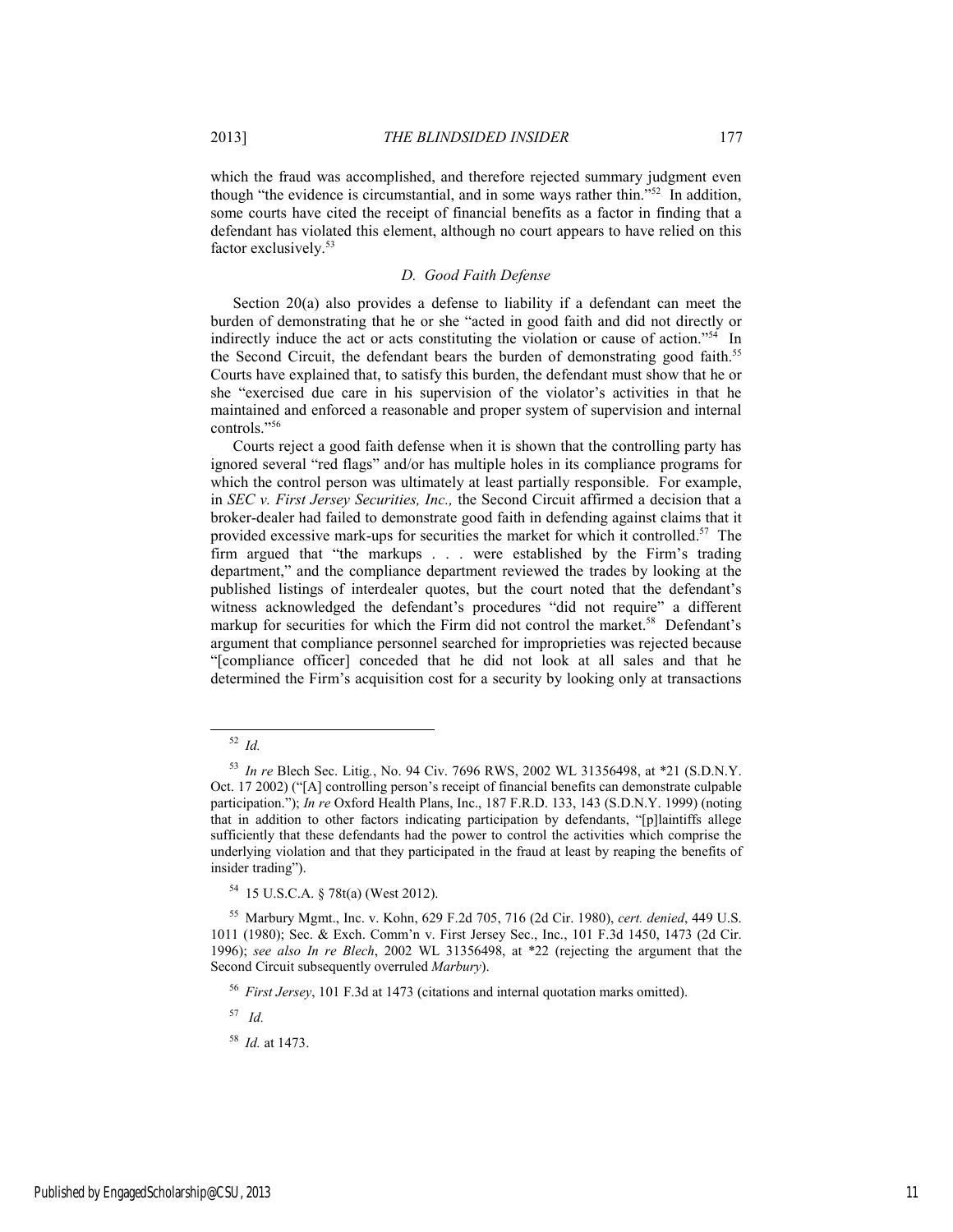that occurred on the very day the Firm sold the security."59 Finally, the court noted that "the record showed that the Firm gave its sales representatives little information about proper procedures or about the securities they were hawking," citing such deficiencies as a lack of information on risks inherent in the securities, a failure to distribute information manuals, a policy that forbade sales representatives from contacting the research department without permission from the branch manager, and a lack of training on customer suitability concerns.<sup>60</sup>

On the other hand, the court in another SEC case found for defendant Lehman Brothers where a fairly robust training program was in place.<sup>61</sup> In the case, a salesperson traded on the basis of material non-public information, and the firm was aware that he had frequent contact with management of a particular company even though the broker's customers held large quantities of the company's stock. Lehman at the time had a compliance department, staffed by "several competent and experienced attorneys," which provided training on compliance issues relating to the securities laws, and published memoranda on new issues in addition to a procedural manual. Counterweighing this was the fact that the firm only instituted a seemingly necessary rule prohibiting contact with management of companies whose stock is owned by its clients after the incident in question.<sup>62</sup> The court, although admitting that "the issue is close," found for Lehman on the basis of the good faith defense.<sup>63</sup> The court reasoned that the firm had no actual or constructive notice that the employee would pass along the information, had no reason to distrust the salesperson's judgment, and in addition did not book the trade in question.<sup>64</sup> The court refused to make the broker liable solely because it failed to institute the rule mentioned above, reasoning that the firm had a justifiable "lack of focus" on this area especially since this "was the first situation that [the control person] had known about where such a relationship was maintained."65

As the cases above indicate, good faith is a fact-intensive inquiry, but a defendant can successfully apply the defense if he or she can show robust compliance programs and a lack of tolerance for deviation. As explained by one recent source regarding precautions to take to avoid liability, this defense demands

sufficient precautions to prevent securities violations before they happen...training, supervision, and guidance appropriate to the nature of the business . . . the proper "tone from the top" at all times. Controlled persons must understand that misconduct will not be tolerated . . . update policies and procedures . . . establish a monitoring/internal audit program designed to access the strength and success of the compliance programs.<sup>66</sup>

<sup>63</sup> *Id.*

- <sup>64</sup> *Id.* at 1065.
- <sup>65</sup> *Id.* at 1065.
- 66 Zachary S. Brez et al., *Control Person Liability,* 5 BLOOMBERG L. REPS. 17 (2011).

 <sup>59</sup> *Id.* 

<sup>60</sup> *Id.* at 1473-74.

<sup>61</sup> *See* Sec. & Exch. Comm'n v. Lum's, Inc., 365 F. Supp. 1046 (S.D.N.Y. 1973).

<sup>62</sup> *Id.* at 1064-65.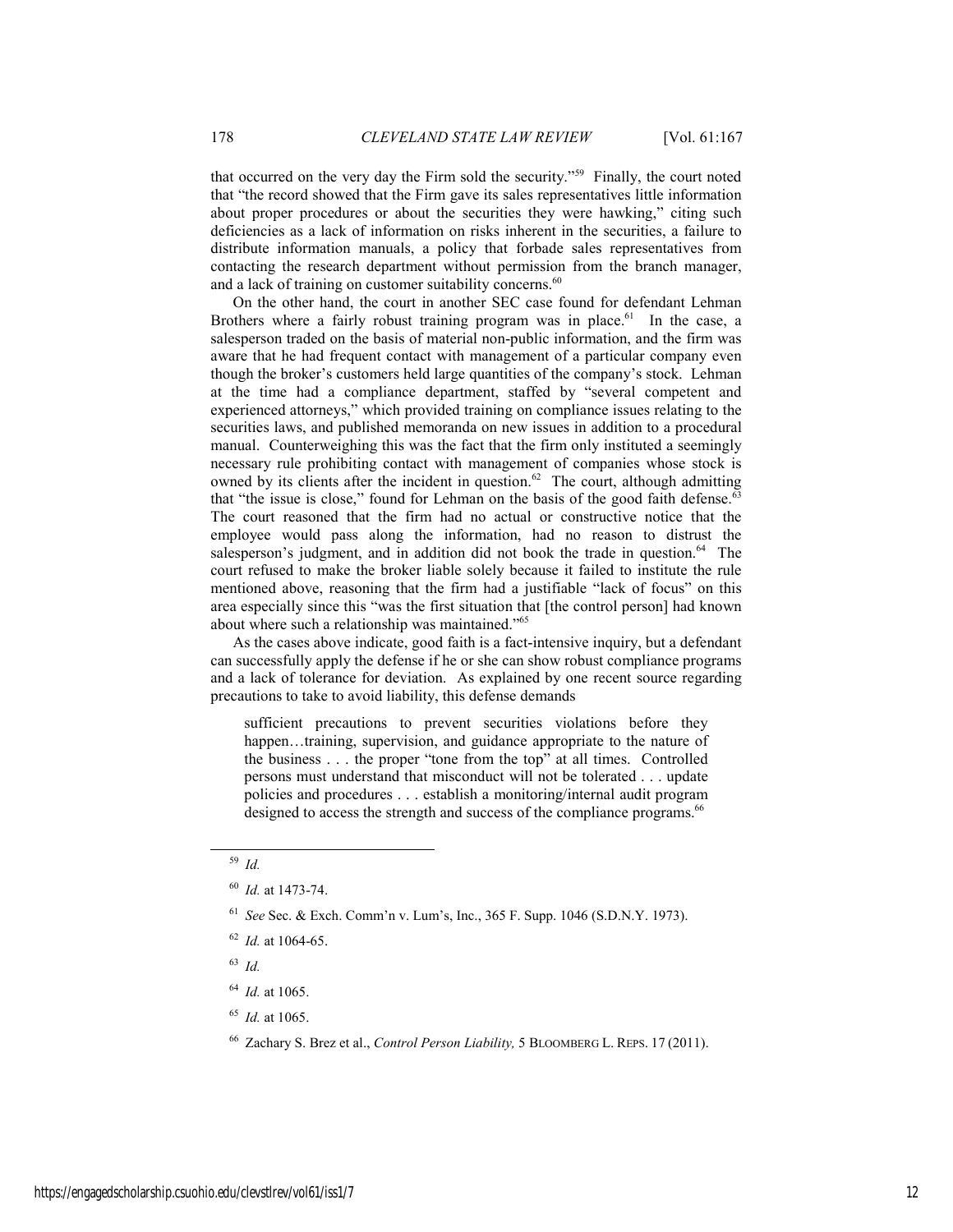#### *E. Application to "Innocent Bystander" Managers*

As discussed above, a major determinate of any liability under section 20(a) is the standard that the court adopts for assessing "culpable participation." Assuming, as appears to be the general trend in the Second Circuit, that some finding of recklessness is required, a "bystander" a government action would have trouble implicating a manager who was not subjectively aware of the illicit nature of a rogue trader's actions. Whileone point that may support liability on this prong is that some of the trades in question will likely have taken place in official firm accounts and the firm will have both provided financial backing and received financial benefits from these trades, as no case has substantially relied on this ground, it is unlikely that prosecutors would attempt to assert liability on it exclusively.

In any case, "bystander" managers would likely have a strong good faith defense. As the cases above indicate, good faith is a fact-intensive inquiry, but a defendant can successfully apply the defense if he or she can show robust compliance programs and a lack of tolerance for deviation.<sup>67</sup> A manager could point to a lack of "red flags" in the trader's history, as well as a strong compliance program generally.

#### III. THE INSIDER TRADING AND SECURITIES FRAUD ENFORCEMENT ACT (ITSFEA) OF 1988

#### *A. Statutory Background*

In 1988, Congress passed the Insider Trading and Securities Fraud Enforcement Act (ITSFEA), which added section 21A to the Exchange Act and thereby amended the Insider Trading Sanctions Act of 1984. The ITSFEA authorizes the SEC to seek treble damages from employers or supervisors who failed to prevent insider trading by individuals whom they "directly or indirectly controlled."<sup>68</sup> In order to succeed on a claim for control person liability under the ITSFEA, the SEC must show that the control person either:

(A) knew or recklessly disregarded the fact that such controlled person was likely to engage in the act or acts constituting the violation and failed to take appropriate steps to prevent such acts or acts before they occurred, or

(B) knowingly or recklessly failed to establish, maintain, or enforce any policy or procedure required under 78o(f) of this title or section 80b-4a of this title and such failure substantially contributed to or permitted the occurrence of the act or acts constituting the violation.<sup>69</sup>

The statute is modeled on the standard for controlling persons liability created by the Exchange  $Act^{70}$  with some differences. The first prong is essentially derivative liability, tempered by a recklessness requirement similar to that used by several

<sup>&</sup>lt;sup>67</sup> *Id.* (specifying precautions to take to avoid liability).

 $68$  15 U.S.C.A. § 78u-1(a)(1)(B) (West 2012).

 <sup>69 15</sup> U.S.C.A. § 78u-1(b)(1)(A)-(B) (West 2012).

<sup>70</sup> H.R. REP. NO. 100-910, at 17 (1988), *reprinted in* 1988 U.S.C.C.A.N. 6043, 6054 (describing legislative history of ITSFEA, explaining that "[t]he expansion of the scope of civil penalties relies on the concept of "controlling person" currently contained in Section 20(a) of the Exchange Act").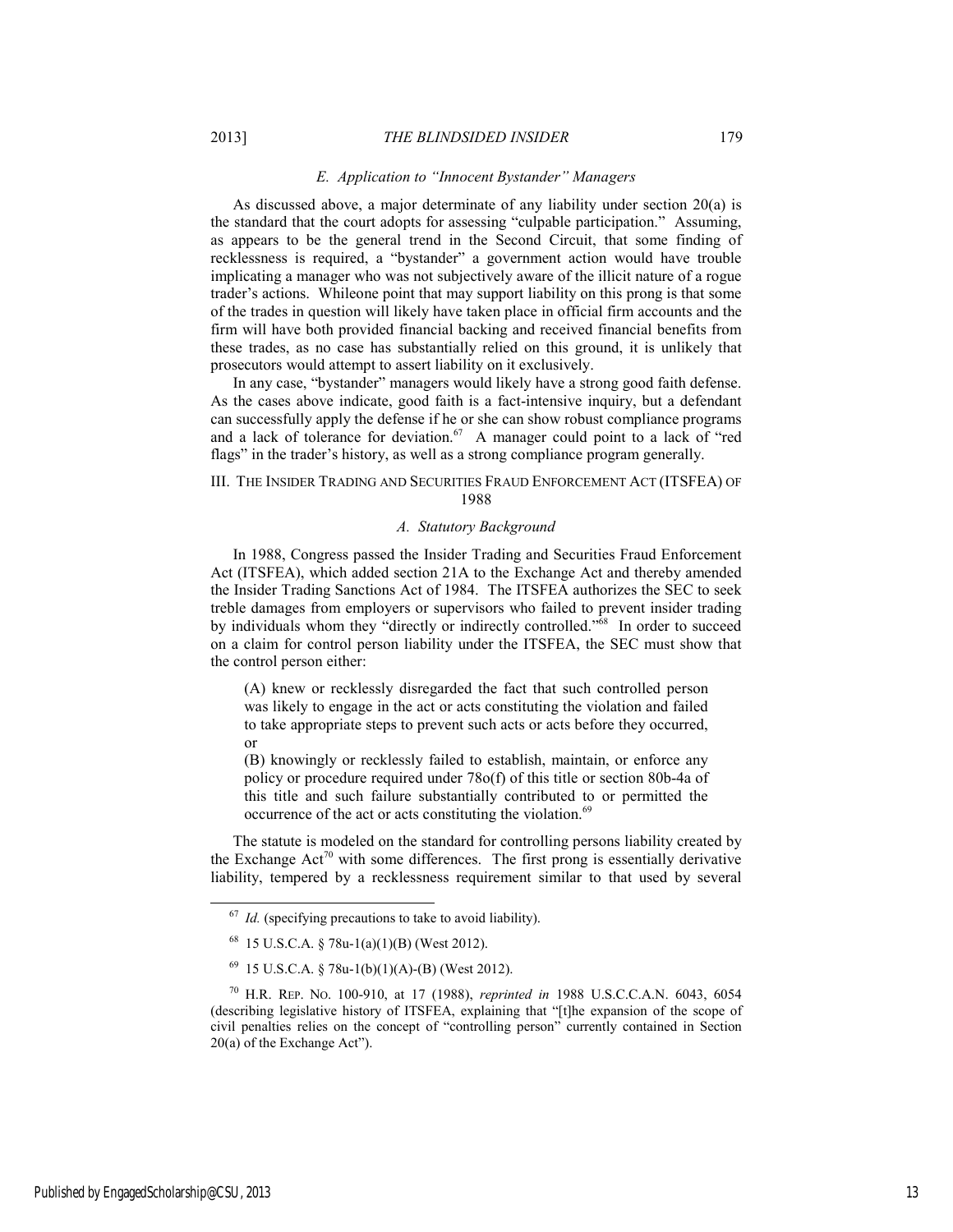courts inside the Second Circuit to measure the "culpable participation" requirement under section 20(a) of the Exchange Act.<sup>71</sup> Supporting this interpretation, the House Report indicates that the statute mandates "an objective standard of supervision" which requires proof of "a gross deviation from the standard of care that a responsible person would exercise in such a situation" and "encompasses a heedless indifference as to whether circumstances suggesting employee violations actually exist."<sup>72</sup> This prong also tempers the standard of liability with a proviso that that liability does not attach if a control person took "appropriate steps" to prevent the violation, which appears substantively similar to the "good faith" defense under section  $20(a)$ .<sup>73</sup>

However, there are three major differences between ITSFEA and 20(a). First, as opposed to  $20(a)$ , where the burden is on the defendant to demonstrate good faith, under ITSFEA, the SEC bears the burden of proving the lack of a good faith attempt "to take appropriate steps to prevent such acts"74 or provide an adequate compliance program. In addition, the second prong incentivizes affirmative steps to create and follow proper procedures by shielding supervisors instituting such procedures from control person liability.<sup>75</sup> Finally, as discussed above the SEC can pursue a civil money penalty under ITSFEA but not 20(a).<sup>76</sup>

#### *B. Case Law*

The SEC has infrequently attempted to impose liability on controlling persons under ITSFEA.<sup>77</sup> To date it has only brought three unlitigated settlements.<sup>78</sup> One

 $74$  15 U.S.C.A. § 78u-1(b)(1)(A) (West 2012).

75 Richard M. Phillips, *ITSFEA & Controlling Person Liability for Insider Trading Violations*, AM. LAW INST. at \*222-23 (May 3, 1990) (citing a senior official at the SEC as publicly explaining that "the existence of effective procedures would weaken the Commission's ability to show reckless conduct" but noting that "the absence of procedures would not result in the converse presumption"); 134 CONG. REC. S17,218 (daily ed. Oct. 21, 1988) (Statement of Sen. Proxmire) (suggesting that failure to take appropriate preventative action while possessing knowledge that a controlled person had committed a violation in the past could constitute a basis for liability).

<sup>76</sup> *See supra* note 31 and accompanying text.

<sup>77</sup> Donald C. Langevoort, 18 INSIDER TRADING REGULATION, ENFORCEMENT  $\&$ PREVENTION § 8:5 (2011).

78 Sec. & Exch. Comm'n v. Haddad, S.E.C. Release No. 13473, 1992 WL 383778 (Dec. 17, 1992); Sec. & Exch. Comm'n v. Adelt, S.E.C. Release No. 18442, 2003 WL 22492696 (Nov. 3, 2003); Sec. & Exch. Comm'n v. Barclays Bank PLC, S.E.C. Release No. 20132, 2007 WL 1559227 (May 30, 2007); *see also* The Ret. Sys. of Ala., Exchange Act Release No. 57446, 2008 WL 762991 (Mar. 6, 2008) (investigating into possible insider trading at pension fund, noting potential controlling persons liability and that the suspect trading in question

 <sup>71</sup> *See supra* notes 40-43 and accompanying text.

 $72$  H.R. REP. No. 100-910, at 18 (1988) (internal citation omitted).

<sup>&</sup>lt;sup>73</sup> *See id.* at 17 (noting that the concept of "controlling person" in section 21A is based on section 20(a)); *see also* 134 CONG. REC. E3,079 (daily ed. Sept. 23, 1988) (Statement of Rep. Markey) (stating that principal legislative sponsor explaining that the standard of recklessness in ITSFEA falls "well below the standard of 'actual knowledge' of circumstances suggesting violation by the control person").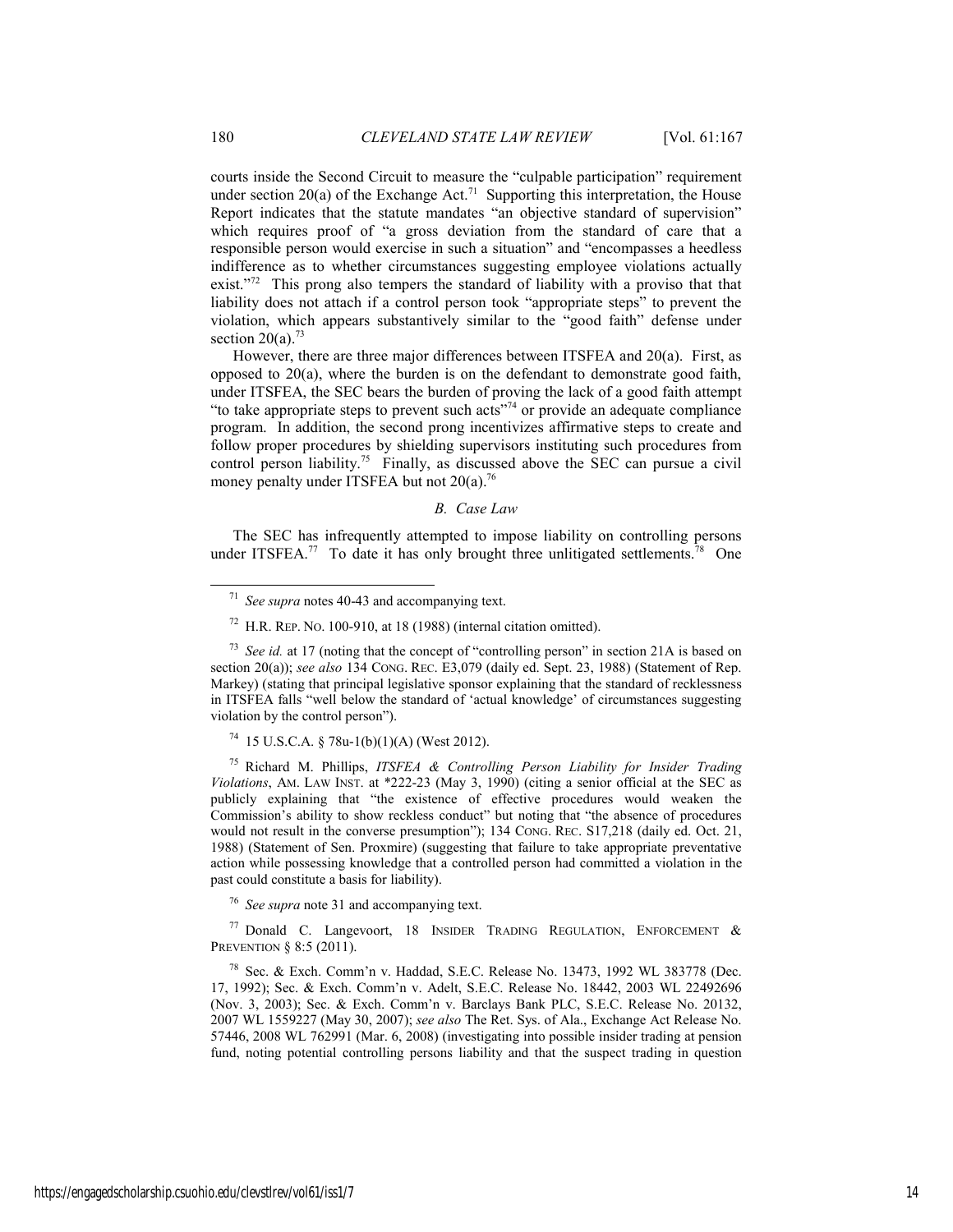settlement suggests that the SEC expects supervisors to make inquiries based on red flags emerging from the trades themselves, such as a pattern of initiating profitable trading shortly before announcements.79 In *SEC v. Haddad*, the SEC alleged that a financial representative at a broker-dealer made several highly successful trades on the basis of MNPI that he obtained from an investment banker regarding upcoming takeovers. The complaint asserted controlling persons liability on the basis that the broker-dealer and the representative's managers "learned of" the five highly successful trades "at or about the time that such trading activity occurred" which was, as mentioned above, "just prior to the announcements that those companies were the subject of takeover attempts."<sup>80</sup> Nevertheless, the supervisors "failed to make any serious inquiry" of the representative's reason for making the transaction.<sup>81</sup>

The other two cases allege fairly obvious violations. In one, the controlling bank failed to "wall off" a proprietary trader from entering trades based on information he received from serving on creditors committees on behalf of the bank.<sup>82</sup> In the other, an employee traded the company's stock as part of the company's own stock option program during a period when he was in possession of MNPI, which was a regular occurrence as part of his duties; the SEC claimed that, despite this violation, the company failed to take steps to prevent the employee from further trading in the stock during periods when he was in possession of MNPI.<sup>83</sup>

## *C. Application to "Innocent Bystander" Managers*

If the SEC pursues a charge under ITSFEA, it would likely proceed on the basis of the same evidence as discussed above in Part II.E. However, managers would have a better chance of dismissing such charges than a charge under  $20(a)$ , because the SEC bears the initial burden of demonstrating lack of good faith under the first prong, and a defendant would be able to point to its robust compliance systems to parry any attempt under the second prong of the statute.

#### IV. SEC ADMINISTRATIVE LIABILITY

#### *A. Section 203(e) and (i) of the Investment Advisers Act*

Bystander managers may also face control person liability under section 203 of the Investment Advisers Act (IAA), which provides the SEC with authorization to censure, place limitations on the activities of, or suspend/revoke the registration of an entire investment advisory firm<sup>84</sup> or an individual advisor,  $85$  as well as seek civil

 $\overline{\phantom{a}}$ 

<sup>81</sup> *Id.* at \*11-12.

- <sup>82</sup> *See generally Barclays Bank,* 2007 WL 1559227.
- <sup>83</sup> *Adelt*, 2003 WL 22492696, at \*2.
- 84 15 U.S.C.A, § 80b-3(e)(6) (West 2012).
- $85$  15 U.S.C.A. § 80b-3(f) (West 2012).

<sup>&</sup>quot;could have been prevented if RSA had adequate policies and procedures to assure compliance with the federal securities laws").

<sup>79</sup> *See generally Haddad,* 1992 WL 383778.

<sup>80</sup> *Id.* at \*11.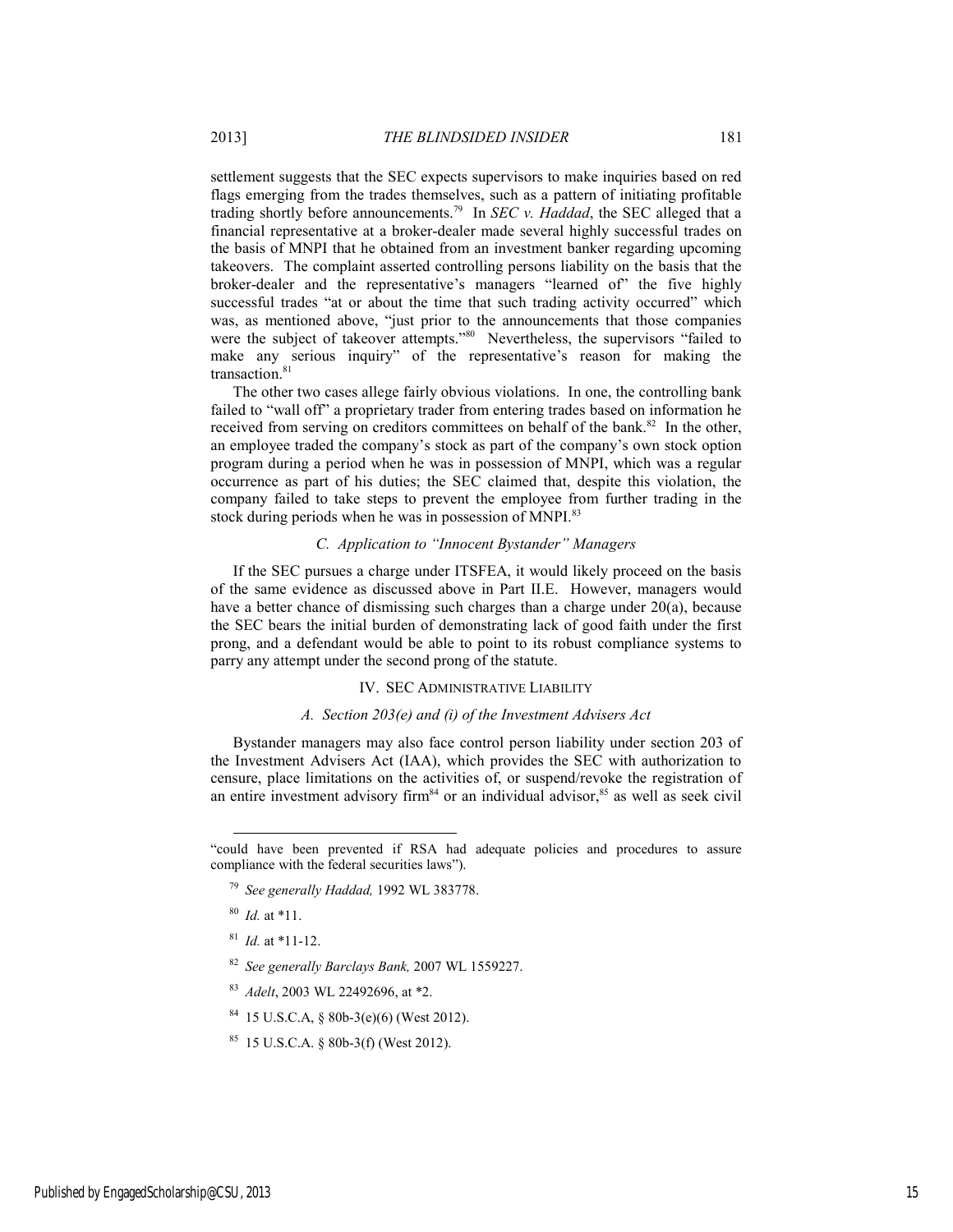money penalties,<sup>86</sup> for failing to supervise personnel who violate the Exchange Act or other securities laws. Liability can be imposed even when the underlying violator was a rogue employee who conspired to break the law.<sup>87</sup>

Generally, the standards imposed by the IAA are "comparable to those in the Securities Exchange Act."<sup>88</sup> The IAA defines a liable party in general terms as one who "has failed reasonably to supervise, with a view to preventing violations of the provisions of such statutes, rules, and regulations, another person who commits such a violation, if such other person is subject to his supervision."89 It also provides for a defense that

no person shall be deemed to have failed reasonably to supervise any person if there have been established procedures, and a system for applying such procedures, which would reasonably be expected to prevent and detect, insofar as practicable, any such violation by such other person, and such person has reasonably discharged the duties and obligations incumbent upon him by reason of such procedures and system without reasonable cause to believe that such procedures and systems were not being compiled with.<sup>90</sup>

This provision is different from both 20(a) and the ITSFEA. On one hand, it is similar to 20(a) in that the defendant has the burden of proving an affirmative defense of good faith.<sup>91</sup> However, it is more similar to ITSFEA than  $20(a)$  in specifying the creation of robust compliance systems to detect wrongdoing as a prerequisite to asserting the defense, $92$  and in the potential for a monetary penalty. Finally, the language that the control person is "without reasonable cause to believe" that violations have occurred may indicate a somewhat lower bar for recklessness than that of 20(a) or the ITSFEA, a conclusion that would accord with the administrative nature of this charge.

Several cases have imposed liability on investment advisory firms as well as senior personnel of such firms for failing to supervise portfolio managers based on section 203, but no cases specifically concern insider trading.<sup>93</sup> The decisions

- $89$  15 U.S.C.A. § 80b-3(e)(6) (West 2012).
- $90$  15 U.S.C.A. § 80b-3(e)(6)(A)-(B) (West 2012).

<sup>91</sup> *See In re* Scudder Kemper Inv., Inc., Investment Advisor Act Release No. 1848, 1999 WL 1240645, at \*4 (Dec. 22, 1999).

<sup>92</sup> *See* HAZEN & MARKHAM, *supra* note. 24, at 11:10 ("Unlike supervision, these concepts [including section 20(a)] do not impose operational requirements on the broker-dealer.").

<sup>93</sup> *See In re* CS First Boston Inv. Mgmt. Corp., Investment Advisor Act Release No. 7583, 1998 WL 652134 (Sept. 23, 1998); *In re* Rhumbline Adv., Investment Advisor Act Release No. 1765, 1998 WL 667626 (Sept. 29, 1998); *In re* Dawson-Samberg Capital Mgmt., Inc., Investment Advisor Act Release No. 1889, 2000 WL 1062685 (Aug. 3, 2000); *In re* Vanderbilt Capital Adv. LLC, Investment Advisor Act Release No. 2053, 2002 WL 2005452

 $86$  15 U.S.C.A. § 80b-3(i)(1)(A)(iv) (West 2012).

<sup>87</sup> *In re* William V. Giordano, Exchange Act Release No. 36742, 1996 WL 21031, at \*4 (Jan. 19, 1996) (liability imposed for failure to supervise rogue "direct access" trader who conspired with his wife to charge excessive mark-ups).

<sup>88</sup> HAZEN & MARKHAM, *supra* note 24, at 11:6.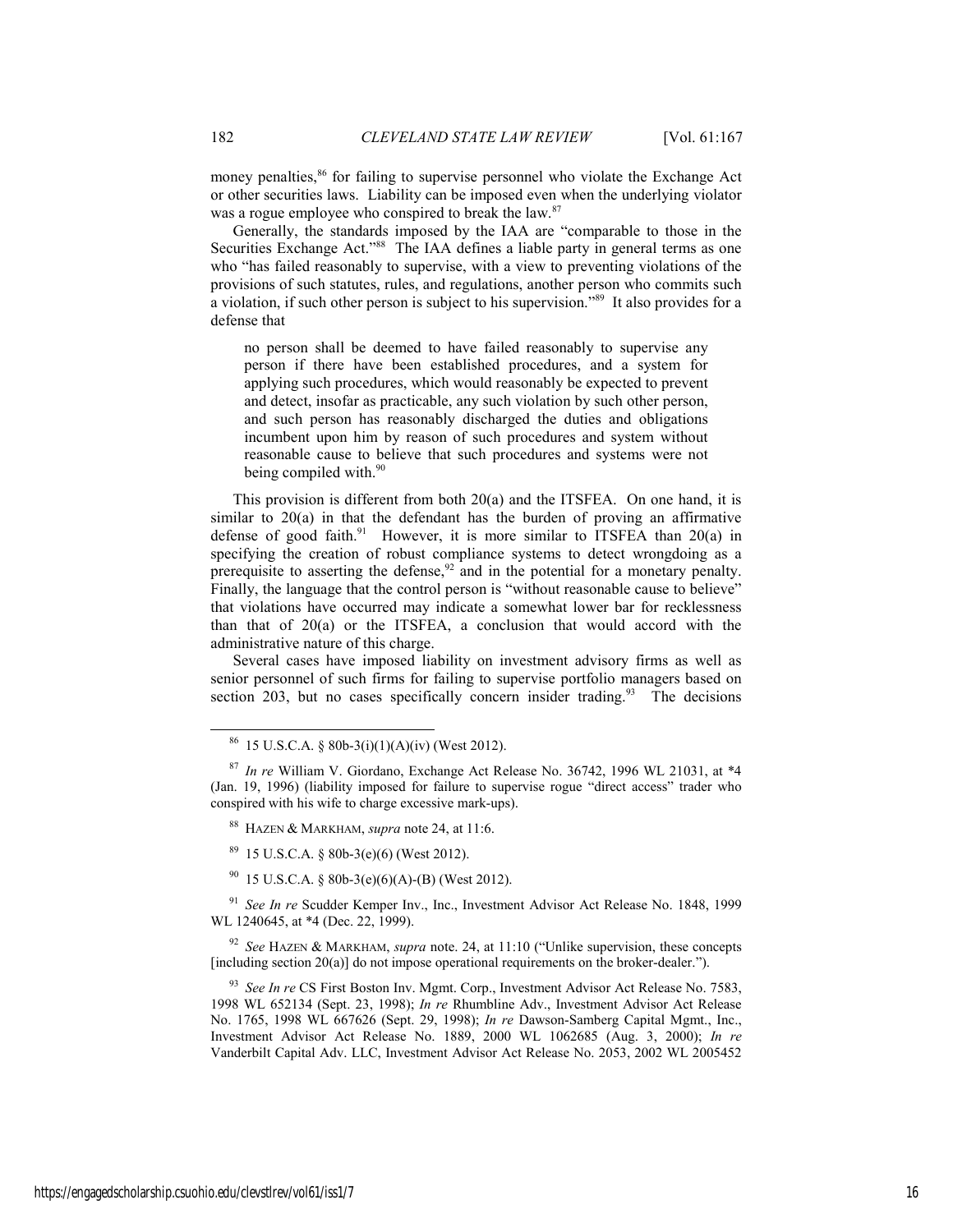primarily discuss two sources of liability. First, they frequently cite a supervisor's failure to follow up, or a delay in doing so, after becoming aware of "red flags" indicating possible fraud;<sup>94</sup> as stated in one case: "Supervisors must respond vigorously to indications of possible wrongdoing . . . Red flags and suggestions of irregularities demand inquiry as well as adequate follow-up and review. When indications of impropriety reach the attention of those in authority, they must act decisively to detect and prevent violations."95

Second, several of these cases turn on the strength or lack thereof of the compliance programs for which the control person is ultimately responsible. The SEC has also instituted proceedings against advisers for failing to engage in independent reviews of portfolio manager transactions in order to catch violations.<sup>96</sup> The SEC has specifically frowned upon relying on personnel to self-report their activities and relying on their trustworthiness. $97$  In addition, the Commission looks to whether the firm instituted formal compliance procedures, preferably in writing.<sup>98</sup> Finally, the Commission has noted that advisers "must also provide effective staffing, sufficient resources, and a system of follow-up" in order ensure that the firm is able to enforce their procedures.<sup>99</sup> The SEC has repeatedly ruled that

<sup>95</sup> *In re Rhumbline*, 1998 WL 667626, at \*4.

<sup>96</sup> *See In re Scudder Kemper*, 1999 WL 1240645, at \*5 (imposing liability for failing to review order tickets and reports and reconcile the tickets with reports in order to catch trading in excess of authorized amount); *In re First Capital*, 1997 WL 458704, at \*7 (involving firm that failed to independently run mark-to-market analysis or review to ensure trader's positions were properly hedged); *In re Vanderbilt Capital*, 2002 WL 2005452, at \*3 (providing no procedures for review of transaction prices, traders have "unsupervised control"); *In re Dawson-Samberg*, 2000 WL 1062685, at \*7 (involving firm that failed to require a "designated compliance individual to conduct a periodic review" of "soft-dollar" vendors).

<sup>97</sup> *In re Dawson-Samberg*, 2000 WL 1062685, at \*7.

<sup>98</sup> *See id.* at \*6 (involving firm that failed to establish a "clear procedure" for complying with soft-dollar credit rules, did not provide "clear or sufficiently detailed instructions," and noting that "written procedures also would have clarified" the duties of personnel); *In re Rhumbline*, 1998 WL 667626, at \*4 (stating that firm "had no policies or procedures designed to detect or prevent unauthorized trading," nor any "system for risk management or for monitoring the CIO's trading"); *In re First Boston*, 1998 WL 652134, at \*4 (stating that firm "lacked adequate procedures to ensure that marketing materials . . . did not mislead . . . . [and] also lacked adequate procedures to ensure that the Portfolio Manager complied with the Firm's investment policies").

<sup>99</sup> *In re Dawson-Samberg*, 2000 WL 1062685, at \*6 (stating that firm "devoted inadequate resources to soft dollar compliance and control mechanisms . . . . The Registrant relied on Mack's on-the-job training . . . without substantive review or follow-up . . . the lack of formal training and guidelines became a problem. . . .").

l

<sup>(</sup>Sept. 3, 2002); *In re Scudder Kemper*, 1999 WL 1240645*; In re* First Capital Strategists, Investment Advisor Act Release No. 1648, 1997 WL 458704 (Aug. 13, 1997).

<sup>94</sup> *See In re CS First Boston*, 1998 WL 652134, at \*4 (involving supervisor that failed to investigate further for over a month after noticing red flag); *In re Rhumbline*, 1998 WL 667626, at \*3 (involving supervisors that failed to follow up on discrepancies in option spreads and positions in excess of amount permitted by guidelines); *In re First Capital*, 1997 WL 458704, at  $*7$  (involving supervisors that ignored excessive trading and other discrepancies).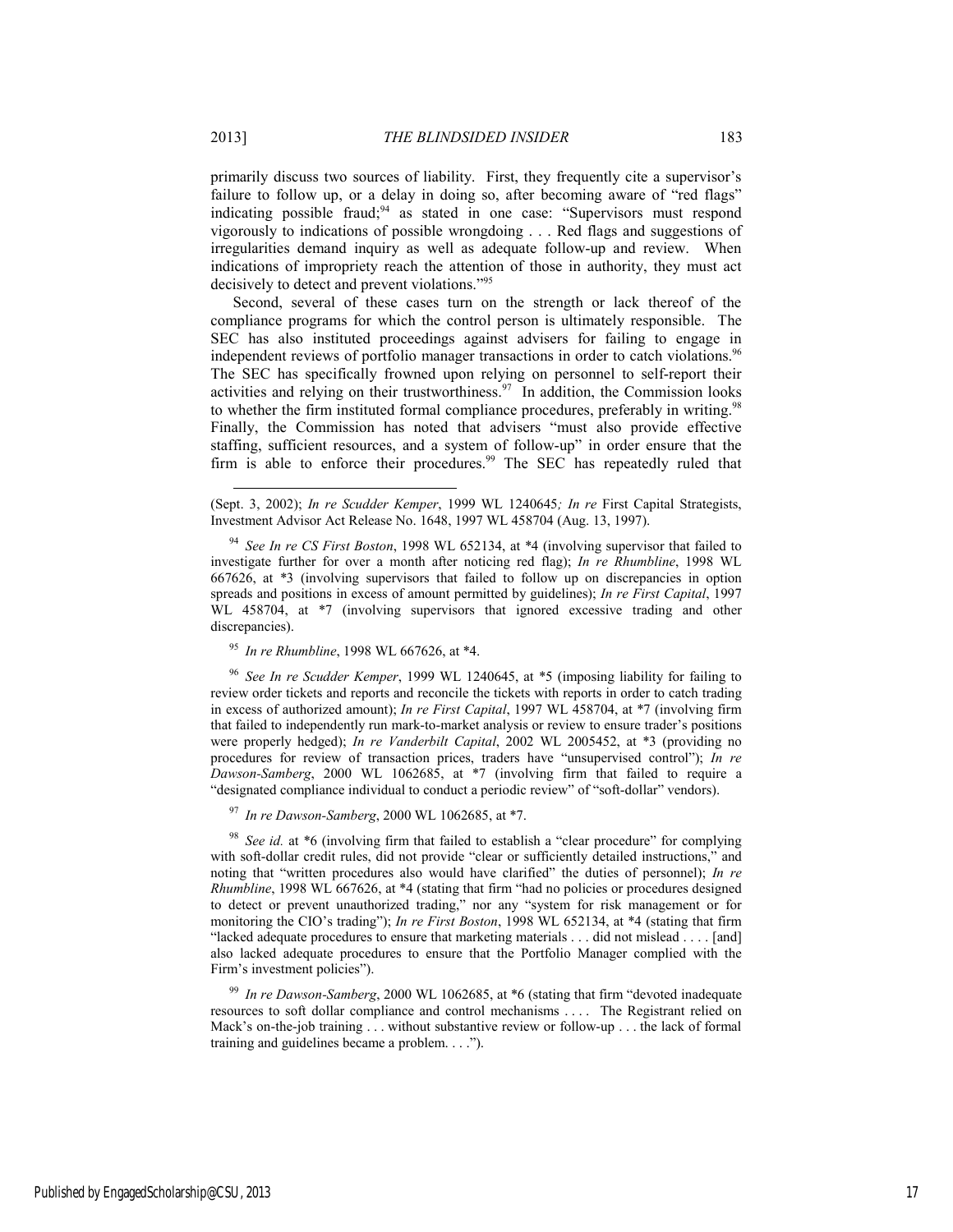improper procedures are enough to impose supervisory liability even if there was a total absence of red flags.<sup>100</sup>

On the other hand, a particular strong compliance program can be a way to avoid liability under the IAA.101 For example, in *Piper Capital Management*, in addition to numerous primary charges, the SEC looked to impose liability under section 203 for failing to supervise portfolio managers who violated a fund's disclosed investment guidelines and objectives.<sup>102</sup> The judge rejected this claim, noting that the defendant "established a multi-layered and integrated internal supervisory system," including an Operations Department (which "was tasked with ensuring compliance between portfolio holdings and prospectus investment restrictions and was provided with written guidelines"), a Risk and Control Committee (which was created to monitor risk, volatility and adherence to objectives, and which included representatives from management and peer portfolio managers), an Audit Committee, and the Board of Directors. The judge found that the supervisor established a system that "reasonably could have been expected to prevent and detect securities laws violations."103

In responding to any control person charges under section 203 of the IAA, firms and managers will need to defend against the lack of follow-up on any suspicions that a rogue trader may have been relying on illicit information. In addition, the compliance systems and procedures at a firm will be scrutinized by the SEC, in particular any policies and procedures relating to the illegal conduct in question. In any case, as mentioned above there is no precedent for using this provision in the context of insider trading, or in federal court. Even though there does not appear to be any formal bar for doing so, the SEC may decide to not assert it for this reason.

#### *B. Cease and Desist Enforcement*

Another option for supervisory liability for insider trading is for the SEC to simply sanction a firm through ordering it to cease and desist from failing to establish and follow proper policies and procedures and requiring it to institute such procedures in the future. Such charges have a long history of precedent with regards to insider trading specifically, as well as a lack of a recklessness requirement, although it will not have the opportunity to either assert a civil action in federal court (as would be possible with a 20(a) or 21A charge) or collect civil money penalties (as would be possible under section 203(e) and (i) of the IAA).

<sup>102</sup> *Id.*

<sup>103</sup> *Id.* at \*60.

 <sup>100</sup> *See In re* Gary W. Chambers, Exchange Act Release No. 27963, 1990 WL 311728 (Apr. 30, 1990); *In re* Blinder, Robinson & Co., Exchange Act Release No. 19057, 1982 WL 33,469 (Sept. 17, 1982); *see also In re* William V. Giordano, Exchange Act Release No. 36742, 1996 WL 21031, at n.4 (Jan. 19, 1996) ("While the presence of 'red flags' warning of possible irregularities may often be an aggravating factor, the absence of such warning signs is not a defense where the gravamen of the supervisory deficiency is a failure to have reasonable procedures.").

<sup>&</sup>lt;sup>101</sup> *See In re* Piper Capital Mgmt. Inc., S.E.C. Release No. 175, 2000 WL 1759455, at \*59-60 (Nov. 30, 2000).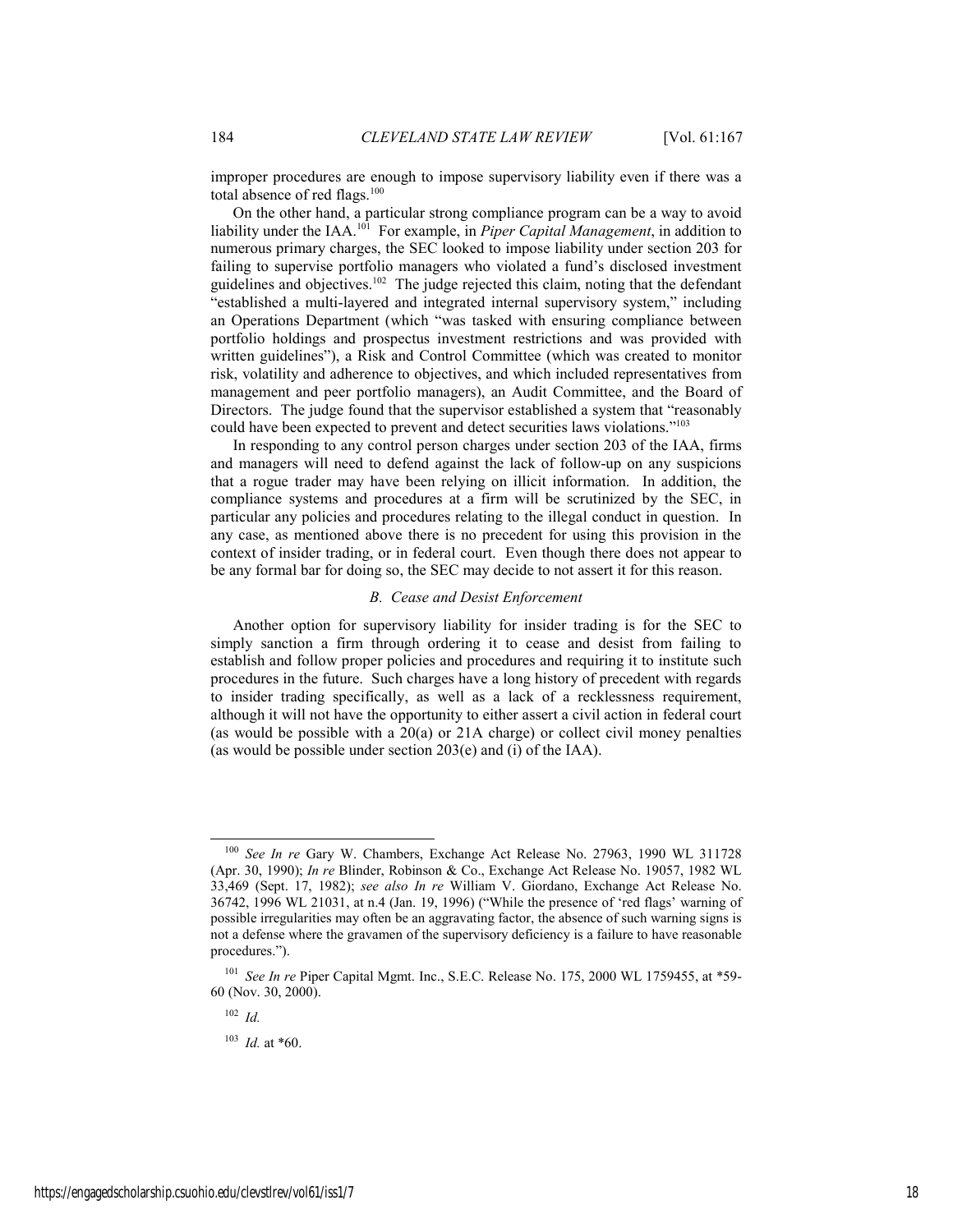#### 1. Section 203(k) of the Investment Advisers Act

First, under section 203(k) of the Investment Advisers Act, if the SEC determines that any person or firm "is violating, has violated, or is about to violate" any provision of the Investment Advisers Act, it may enter an order requiring the person or firm to cease and desist from committing such a violation.<sup>104</sup> More applicable to a hedge fund, the SEC can apply the same order to anyone who "would be a cause" of such a violation, in effect creating control person liability.<sup>105</sup> In addition, the order can require the primary violator or the supervisor to take steps to ensure compliance in the future, either on a permanent or temporary basis,<sup>106</sup> and order disgorgement, although not monetary penalties.<sup>107</sup> The statute broadly permits a finding of a "cause" based on any "act or omission the person knew or should have known would contribute to such violation."108

As a primary violation, the SEC can point to section 204A of the Advisers Act, which affirmatively requires registered investment advisers to "establish, maintain, and enforce written policies and procedures reasonably designed, taking into consideration the nature of such investment adviser's business, to prevent the misuse . . . of material, nonpublic information by such investment adviser or any person associated with such investment adviser."109 As many hedge funds are now required to register with the SEC, this provision may apply to them. The legislative history has provided clues as to what type of policies and procedures would be adequate under section 204A. First, the procedures must be in written form, and disseminated widely within the firm.<sup>110</sup> Second, the legislative history demands a proactive approach by supervisors both with respect to ensuring that the policies are followed by personnel and updating the necessary controls when called for.<sup>111</sup> The House Report also specifies that firms should educate their personnel regarding firm policies and the federal securities laws generally.<sup>112</sup>

#### 2. Exchange Act

A parallel provision in the Exchange Act authorizes the SEC to institute a ceaseand-desist order to protect against a violation of any provision of the Exchange Act.<sup>113</sup> An employer's failure to develop or implement proper policies and procedures to prevent insider trading could be sufficient to "cause" a violation and permit a cease-and-desist order, as the statute broadly permits a finding of a "cause" based on any "act or omission the person knew or should have known would

- $107$  15 U.S.C.A. § 80b-3(k)(5) (West 2012).
- 108 15 U.S.C.A. § 80b-3(k)(1) (West 2012).
- 109 15 U.S.C.A. § 80b-4a (West 2012).
- <sup>110</sup> *See* H.R. REP. NO. 100-910, at 21 (1988).
- <sup>111</sup> *Id.*
- <sup>112</sup> *Id.* at 22.
- 113 15 U.S.C.A. § 78u-3(a) (West 2012).

 <sup>104 15</sup> U.S.C.A. § 80b-3(k)(1) (West 2012).

<sup>105</sup> *Id.*

<sup>106</sup> *Id.*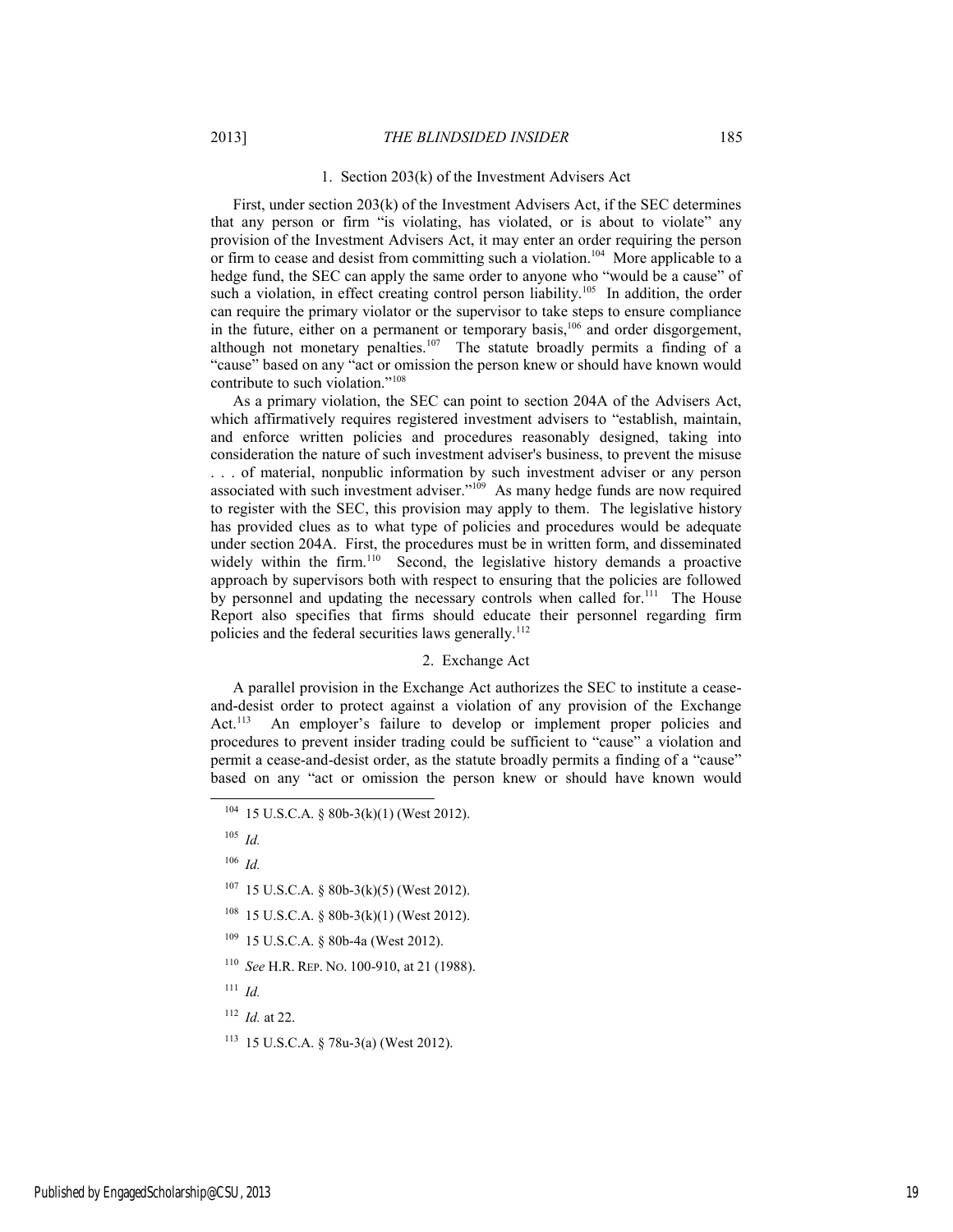contribute to such violation."114 In such a situation, the Commission would be able to point to a primary violation, or potential violation, of section 10(b) or 21A; indeed, theoretically they could also claim that a firm's lack of proper procedures may "cause" supervisors to be liable as controlling persons.<sup>115</sup> The SEC might consider using this provision instead of asserting traditional controlling persons liability under section 20(a) or 21A in a situation where the requirements of recklessness under those provisions is not met.

#### 3. Case Law

As opposed to the fairly rare enforcement of controlling persons liability for insider trading under section 20(a) or 21A, the SEC has instituted numerous administrative cease-and-desist orders against financial institutions for failing to enact proper policies and procedures to protect against insider trading by personnel.<sup>116</sup> At least seven proceedings relied in part on the Investment Advisers Act provision requiring policies and procedures.<sup>117</sup> In addition, the SEC, for apparently the first time, recently asserted a claim under section 204A of the Advisers Act in federal court, obtaining a default judgment against an investment adviser based in part on its failure to follow proper policies and procedures.<sup>118</sup> However, the SEC has yet to enter a cease-and-desist order alone under the Exchange Act for causing or potentially causing a violation of 10(b) or 21A.

The case most concerning to an "innocent bystander" manager would appear to be *In re Massachusetts Financial Services Company*.<sup>119</sup> There, the SEC instituted cease-and-desist proceedings against an investment adviser under section 204A. The firm allegedly "paid several outside consultants to gather information . . . from various sources . . . concerning the financial markets, as well as political, budgetary and regulatory developments in Washington."<sup>120</sup> The SEC alleged that one such consultant disclosed an upcoming Treasury Department announcement concerning a

 <sup>114</sup> *Id.*

<sup>&</sup>lt;sup>115</sup> The Exchange Act also contains an affirmative provision to establish, maintain and enforce written policies and procedures reasonably designed to prevent insider trading by employees, but that provision only applies to broker-dealers. *See* 15 U.S.C.A. § 78o-1 (West 2012).

<sup>116</sup> *See In re* Merrill Lynch, Inc., Exchange Act Release No. 2851, 2009 WL 613541 (Mar. 11, 2009); *In re* Guy P. Wyser-Pratte, Exchange Act Release No. 1934, 2001 WL 487946 (May 9, 2001); *In re* Morgan Stanley & Co. Inc., Exchange Act Release No. 2526, 2006 WL 1749842 (June 27, 2006); *In re* Banc of Am. Sec. LLC, Exchange Act Release No. 55466, 2007 WL 763699 (Mar. 14, 2007); *In re* Mass. Fin. Servs. Co., Investment Advisors Act Release No. 2165, 2003 WL 22056989 (Sept. 4, 2003); *In re* Gintel Asset Mgmt., Inc., Exchange Act Release No. 2079, 2002 WL 31499839 (Nov. 8, 2002); *In re* Money Growth Inst., Inc., Investment Advisors Act Release No. 1506, 1995 WL 442094 (July 14, 1995); *In re* Belsen Getty, LLC, Investment Advisors Act Release No. 3212, 2011 WL 2139876 (May 31, 2011).

<sup>117</sup> *See* releases cited *supra* note 116.

<sup>118</sup> *See* Sec. & Exch. Comm'n v. Locke Capital Mgmt., 726 F. Supp. 2d 105, 106 (D.R.I. 2010).

<sup>119</sup> *In re Mass. Fin. Servs. Co.*, 2003 WL 22056989.

<sup>120</sup> *Id.* at \*1-2.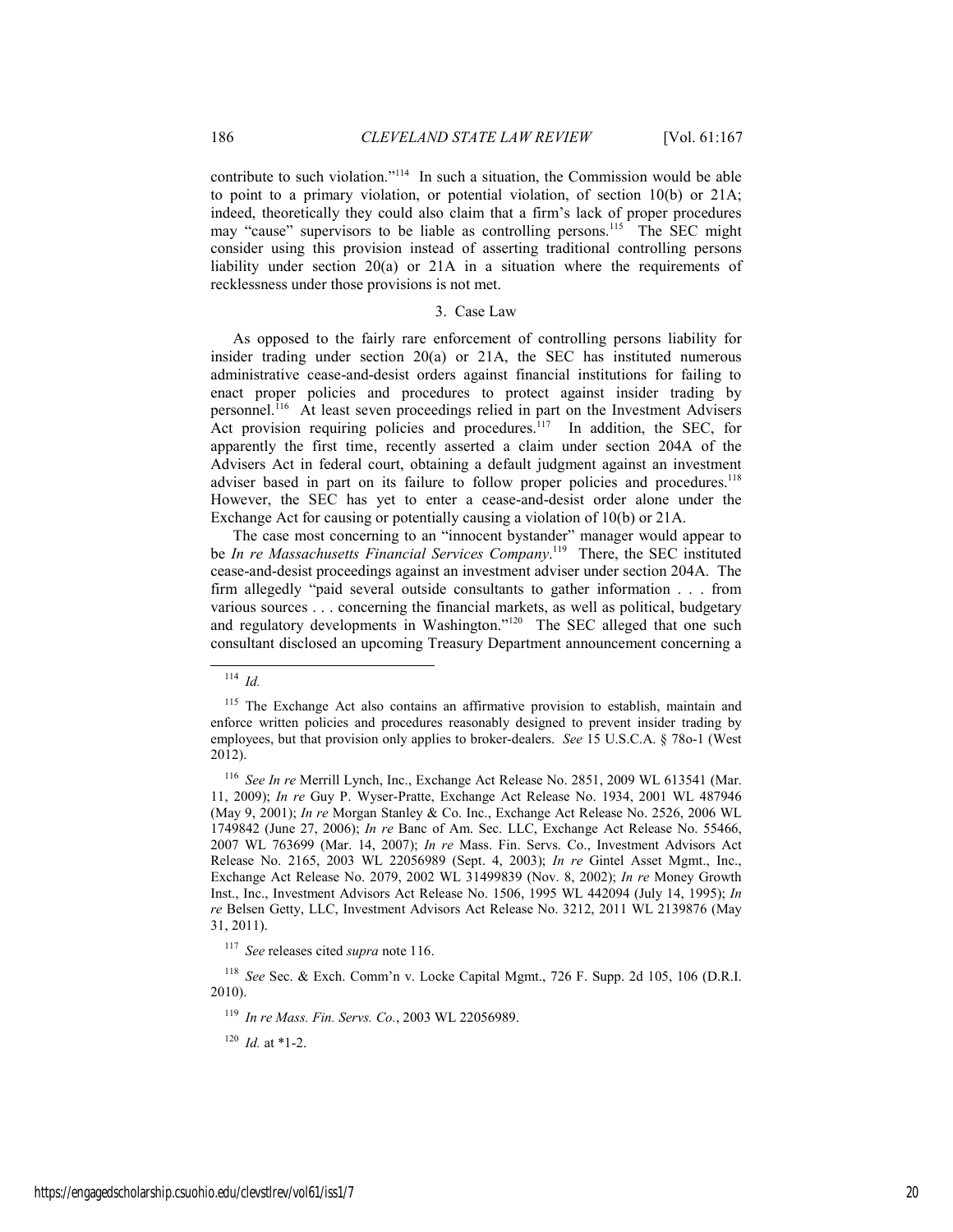particular type of bond to a firm employee, who subsequently traded that bond; the announcement resulted in the bond experiencing its largest one-day price change in more than ten years. While the firm did have a written policy regarding MNPI, it did not specify the potential for receiving MNPI from outside consultants, only noting company insiders and advisers such as attorneys. The SEC argued that the firm's procedures "did not describe the potential that consultants . . . could obtain and provide" MNPI to the firm, nor were there any written guidelines discussing the use of such consultants.121 The SEC ordered the firm to cease-and-desist under 204A, and in addition censured the firm and required it to pay a civil money penalty under 203(e), discussed in Part IV.<sup>122</sup> While obviously application of this decision to a bystander manager would require additional development regarding a firm's policies relating to illicit conduct by the rogue trader, this decision is notable for the detail it demanded of the defendant firm's policies.

#### V. PRIMARY LIABILITY

#### *A. Conscious Avoidance*

Perhaps the greatest concern for any manager is being directly liable for insider trading due to the activities of a rogue trader. The "conscious avoidance" doctrine would make such a nightmare possible. However, the doctrine only applies when the evidence shows that the defendant subjectively must have realized that the information was in all likelihood illicit, and not just some type of recklessness or negligence commonly asserted for control person liability, as discussed above. As a result, there is little chance of it being applied to "innocent bystander" managers.

As defined by the Supreme Court, this doctrine can result in a defendant being considered as aware of a fact without knowing it as such, if (1) the defendant subjectively believe[s] that there is a high probability that a fact exists and (2) the defendant take[s] deliberate actions to avoid learning of that fact."<sup>123</sup> Case law has used the "conscious avoidance" doctrine, in both the criminal and civil context, as one avenue to prove the scienter element of a 10b5 insider trading charge. The defendant's conscious avoidance creates liability under the "misappropriation theory," which "requires that the defendant subjectively believe that the information received was obtained in breach of a fiduciary duty" by providing the "circumstantial evidence" sufficient to indicate such belief.<sup>124</sup> As this is just evidence supporting the claim that the defendant had such a belief, if the defendant indeed had a subjective belief that the information was not illegally obtained, despite the high probability otherwise, that removes the conscious avoidance issue.<sup>125</sup> As applied, this doctrine would impute to a fund manager the knowledge that the rogue trader had received information in breach of a duty of trust or loyalty, and subsequently passed that information to the fund manager, despite the fact that the trader had never told the manager that his activities were illegal.

 <sup>121</sup> *Id.* at \*2.

<sup>122</sup> *Id.* at \*3-4.

<sup>123</sup> Global-Tech Appliances, Inc. v. SEB S.A., 131 S. Ct. 2060, 2070 (2011).

<sup>124</sup> United States v. Mylett, 97 F.3d 663, 668 (2d Cir. 1996).

<sup>125</sup> *See* United States v. Kaiser, 609 F.3d 556, 566 (2d Cir. 2010) (stating that the instruction failing to include this point was clear error).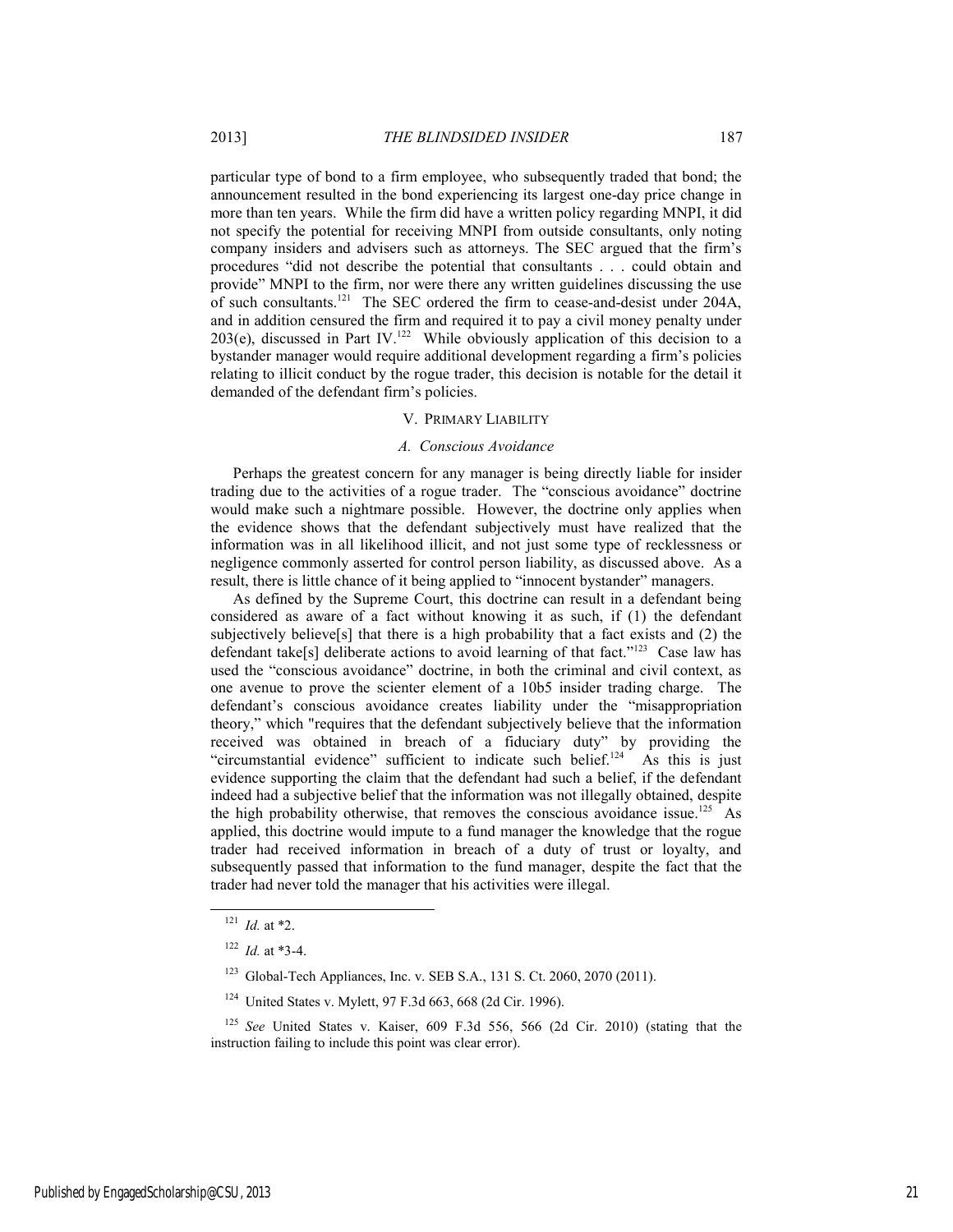However, this doctrine probably does not fit the circumstances of a "rogue trader" situation. A charge based on "conscious avoidance" is only appropriate when the defendant displayed a very high level of recklessness and "deliberately avoided learning the truth," not when the evidence only tended to show that "the defendant had not tried hard enough to learn the truth" or that "there was only equivocal evidence that the defendant had actual knowledge."<sup>126</sup> The facts underlying decisions that apply the "conscious avoidance" doctrine solidify the conclusion that it is only applicable where the defendant was either certain or should have been certain that the information was illicit. For example, in one case, despite the length of a chain of tippers and tippees of information ultimately emanating from an employee at Sullivan & Cromwell, the evidence showed that the "sophisticated investor" defendants were "quite certain" that the information they received was from confidential sources.<sup>127</sup> In two others, the defendant received information directly from bank employees and communicated with the tippers shortly before several major corporate announcements, $128$  circumstances which one of the decisions classified as "overwhelmingly suspicious." $129$  In another, the tipper was an investment banker and the doctrine precluded the claim that he did not know that the client documents he provided to the tippee, a very close friend, were material.<sup>130</sup>

#### *B. Civil Aiding and Abetting Liability*

Another potential source for primary liability is aiding and abetting liability. Although plaintiffs in private securities litigation are precluded under the Supreme Court's decision in *Central Bank* from bringing aiding and abetting claims for securities fraud violations, the SEC has authority under section 20(e) of the Exchange Act, passed into law by Congress shortly after that decision, to bring claims for aiding and abetting any violation of the Exchange Act.131 One source has suggested that "if the SEC deemed an employer's conduct in relation to an employee's insider trading to be sufficiently active and egregious, it could name the employer as an aider and abettor of the employee's illegal trading in a federal court injunctive action."132 Indeed, the SEC recently brought an aiding and abetting action in the insider trading context specifically.<sup>133</sup>

- <sup>129</sup> *Svoboda*, 347 F.3d at 480.
- 130 United States v. Rahim, 339 F. App'x. 19, 25 (2d Cir. 2009).
- 131 15 U.S.C.A. § 78t(e) (West 2012).
- 132 Gordon & Schaffer, *supra* note 32; *see also* Jennifer Banzaca, 4(38) HEDGE FUND L. REP. (Oct. 27, 2011) (quoting a former senior SEC enforcement attorney that "the SEC can sue a hedge fund manager for aiding and abetting insider trading").

 <sup>126</sup> United States v. Ferrarini, 219 F.3d 145, 154 (2d Cir. 2000).

<sup>127</sup> Sec. & Exch. Comm'n v. Musella, 678 F. Supp. 1060, 1063 (S.D.N.Y. 1988).

<sup>128</sup> Sec. & Exch. Comm'n v. Sekhri, No. 98 Civ. 2320(RPP), 2002 WL 31100823, at \*13 (S.D.N.Y. July 22, 2002); United States v. Svoboda, 347 F.3d 471, 477-78 (2d Cir. 2003).

<sup>133</sup> Sec. & Exch. Comm'n v. Aragon Capital Advisors LLC, No. 07-cv-919, 2011 WL 3278907, at  $*17-18$  (S.D.N.Y. July 26, 2011) (denying motion to dismiss aiding and abetting claim).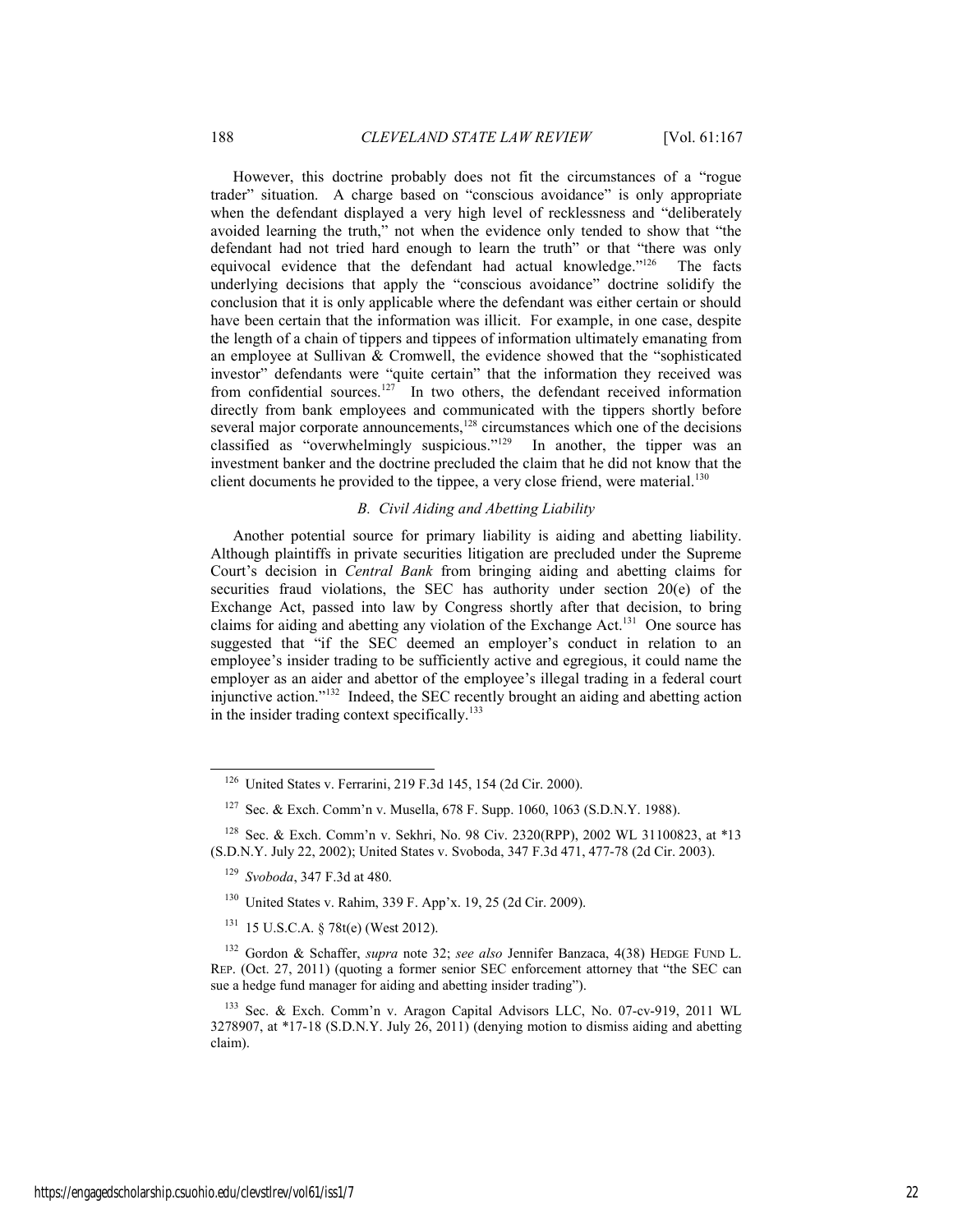Aiding and abetting is just one of the many potential charges for secondary actors, but it is a particularly serious one due to the potential for defendants to receive the same punishment as those directly responsible for the insider trading. Section 20(e) provides that "any person that knowingly provides substantial assistance to another person" towards any violation of the Exchange Act is liable for that violation "to the same extent as the person to whom such assistance is provided." 134 Lesser forms of secondary liability for managers and other financial professionals include failing to supervise traders and act on "red flags,"135 as well as failing to maintain proper control policies and procedures.<sup>136</sup> In addition, an entity can be found liable for the civil and criminal violations of its employees.<sup>137</sup>

Unsurprisingly, however, an aider and abettor must have violated stricter requirements than which exists under many other secondary claims. Courts have broken down this language into several distinct requirements. As explained by a recent Southern District decision, a 20(e) claim "must allege (1) a primary violation of the Exchange Act, (2) . . . knowledge of the violation by the aider and abettor, and (3) that the aider and abettor substantially assisted the primary violation."138 The first requirement would include insider trading or one of the Exchange Act's other provisions. In terms of the second "knowledge" requirement, Congress specified in the "Dodd-Frank" legislation passed in 2010 that recklessness in addition to actual knowledge would be sufficient to plead an aiding and abetting charge.<sup>139</sup>

### *C. Prior Law on "Substantial Assistance" Requirement*

The third requirement that the defendant provided "substantial assistance" to the primary violator is the one where the law has only recently changed. Previously, many lower courts in the Second Circuit have delimitated a strict standard to meeting this hurdle, the same as that used by courts deciding aiding and abetting claims in private litigation before the Supreme Court precluded private claims.<sup>140</sup> Under this standard, courts have provided that in enforcement actions the complaint must allege that the aider and abettor's conduct was a "substantial causal factor" in the perpetuation of the underlying violation, $141$  and that the acts of the aider and abettor "proximately caused" the primary violation.<sup>142</sup> As the courts explained, this meant

<sup>136</sup> *See, e.g.*, 15 U.S.C.A. § 78u-1(b)(1)(B) (West 2012); 15 U.S.C.A. § 80b-4a (West 2010); 15 U.S.C.A. § 78o(f) (West 2010).

<sup>137</sup> *See generally In re* Raymond James Fin. Servs., Inc., S.E.C. Release No. 296, 2005 WL 2237628 (Sept. 15, 2005).

138 Sec. & Exch. Comm'n v. Dibella, 587 F.3d 553 (2d Cir. 2009).

139 Pub. L. No. 111–203, 124 Stat. 1376 (2010) (imposing liability on "any person that knowingly or recklessly provides substantial assistance to another person in violation of [the securities laws]").

<sup>140</sup> Bloor v. Carro, Spanbock, Londin, Rodman & Fass, 754 F.2d 57 (2d Cir. 1985).

<sup>141</sup> *See* Sec. & Exch. Comm'n v. Zwick, No. 03 Civ. 2742(JGK), 2007 WL 831812, at \*16 (S.D.N.Y. Mar. 16, 2007).

<sup>142</sup> *See* Sec. & Exch. Comm'n v. Treadway, 430 F. Supp. 2d 293, 339 (S.D.N.Y. 2006).

 <sup>134</sup> *Id.*

<sup>135</sup> *See, e.g.*, 15 U.S.C.A. § 78u-1(b)(1)(A) (West 2012); 15 U.S.C.A. § 80b-3(f) (West 2012); 15 U.S.C.A. § 80b-3(i)(1)(A)(iv) (West 2012).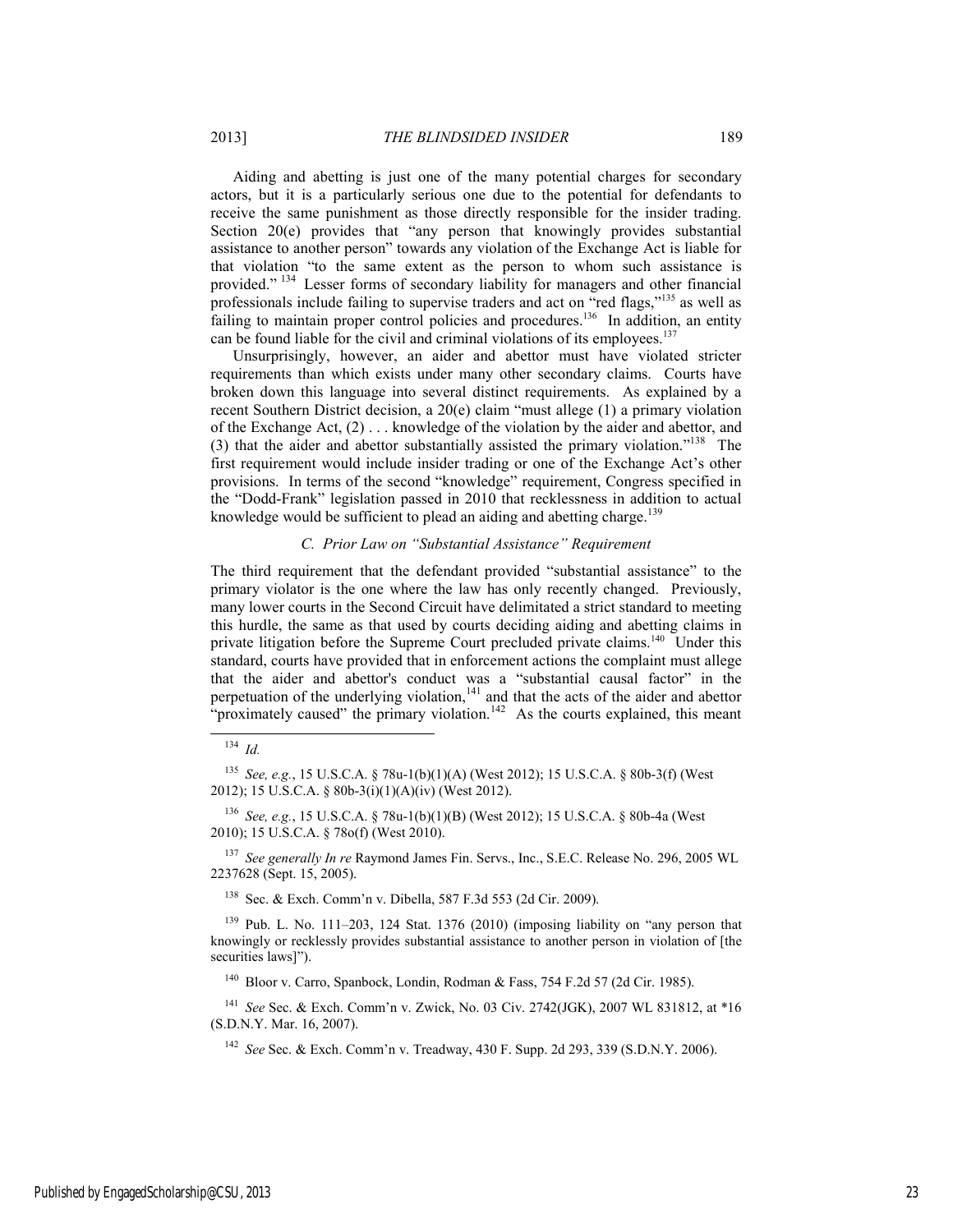that a "defendant provides substantial assistance only if [[s]he] affirmatively assists, helps conceal, or by virtue of failing to act when required to do so enables the fraud to proceed."<sup>143</sup> Conversely, a defendant's inaction was sufficient only if the defendant's inaction was "designed intentionally" to aid the primary fraud or it was in conscious or reckless violation of a duty to act."<sup>144</sup> Thus, "[a]wareness and approval, standing alone, do not constitute substantial assistance." $145$  On the other hand, a very strong showing of "scienter" or intent can counteract a relatively weak showing of substantial assistance to permit a case to go forward.<sup>146</sup>

One recent decision illustrated how to apply these doctrines to the insider trading context. In *SEC v. Aragon Capital Advisors, LLC*,<sup>147</sup> the court denied the motions to dismiss the SEC's aiding and abetting charges against two of the individual defendants. The SEC claimed that these two individuals aided and abetted because their brokerage accounts were used for the trading involved. The court, in refusing to dismiss these charges, noted that the charges involved "more than mere awareness" because the allegations also stated that the secondary defendants would receive the profits from the trades in these accounts, and because the sheer length of the scheme "supported the inference that their inaction was intentional."148 The court also reasoned than the high level of scienter shown on the defendants' part also militated in favor of allowing the charges to go forward.<sup>149</sup>

#### *D. New Standard of Second Circuit*

However, the Second Circuit recently relaxed the standards for pleading "substantial assistance." In the case before the court, the defendant negotiated the details of the transaction at issue, signed agreements designed to hide a company's risks, and approved or had knowledge of fraudulent invoices issued by the company for whom he worked, even though others were responsible for bringing about the fraudulent sale-leaseback transaction at issue and the defendant never authorized them to do so. In an opinion written by District Court Judge Jed Rakoff, sitting by designation on the circuit panel, the court rejected the strict standard above as applicable only to private litigation, which seek monetary damages as compensation

147 Sec. & Exch. Comm'n v. Aragon Capital Advisors, LLC, No. 07-cv-919, 2011 WL 3278907 (S.D.N.Y. July 26, 2011).

<sup>148</sup> *Id.* at \*18.

<sup>149</sup> *Id.* at n.17.

 <sup>143</sup> JP Morgan Chase Bank v. Winnick, 406 F. Supp. 2d 247, 256 (S.D.N.Y. 2005) (internal quotation marks omitted).

<sup>144</sup> *Treadway*, 430 F. Supp. 2d at 339 (quoting Armstrong v. McAlpin, 699 F.2d 79, 91 (2d Cir.1983)).

<sup>145</sup> *Armstrong*, 699 F.2d at 92 (2d Cir.1983).

<sup>146</sup> ITT v. Cornfeld, 619 F.2d 909, 922 (2d Cir.1980) ("there may be a nexus between the degree of scienter and the requirement that the alleged aider and abettor render 'substantial assistance'"), *abrogated on other grounds by* Morrison v. Nat'l Austl. Bank Ltd., 130 S. Ct. 2869 (2010); ABF Capital Mgmt. v. Askin Capital Mgmt., L.P., 957 F. Supp. 1308, 1328 (S.D.N.Y. 1997) ("where there are particularly strong allegations of motivation and scienter, the allegations of substantial assistance need not be as directly tied to the [primary fraud violation]").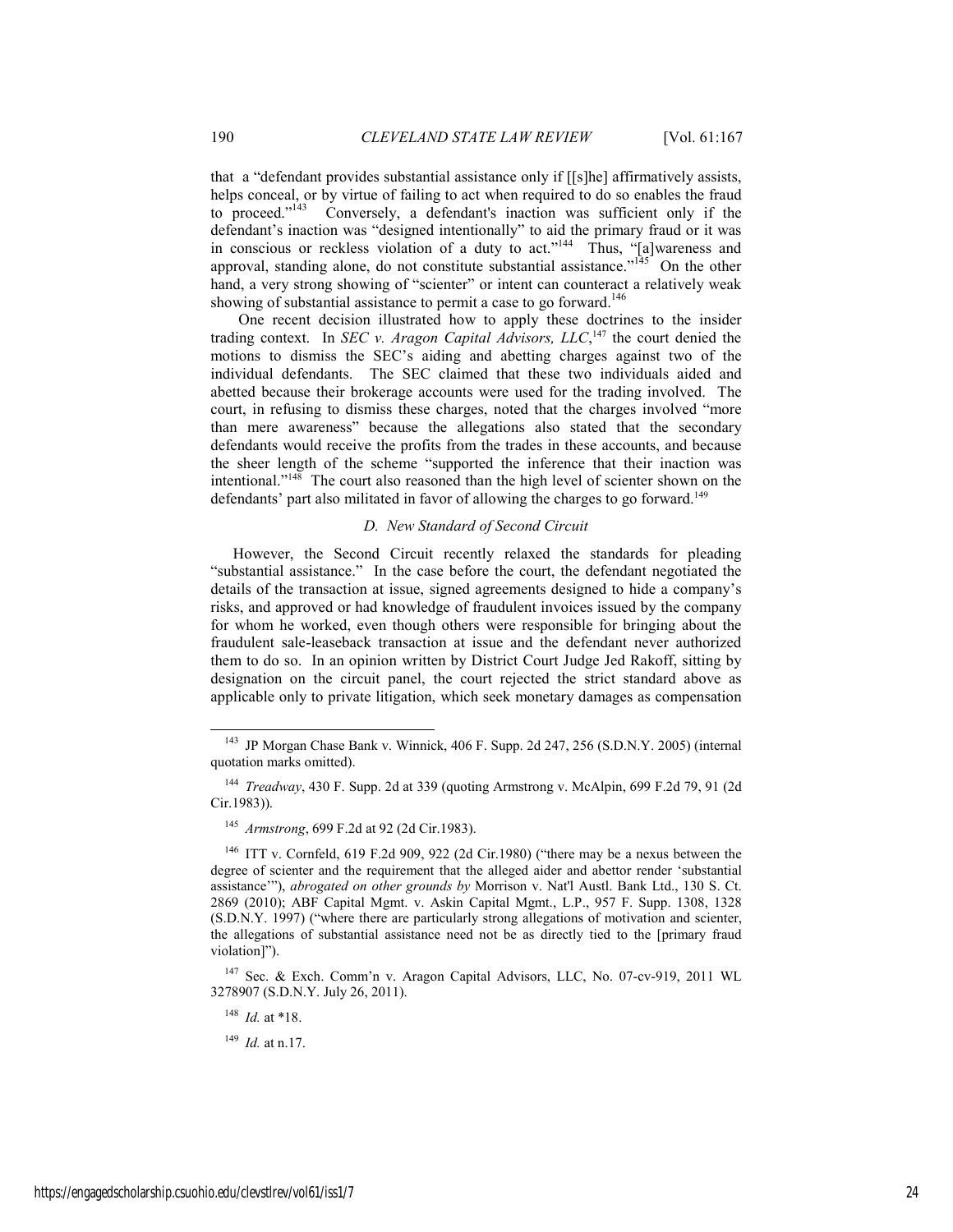for damages incurred by particular plaintiff.<sup>150</sup> In contrast, the court argued, a looser standard must be provided to enforcement actions such as those brought by the SEC towards the goal of deterring wrongdoing. As the court explained, "[m]any if not most aiders and abettors would escape all liability if such a proximate cause requirement were imposed since, almost by definition, the activities of an aider and abettor are rarely the direct cause of the injury brought about by the fraud."<sup>151</sup> As a result, the court applied a standard used in criminal cases that defined an aider and abettor as anyone who made some purposeful contribution to a fraud's success, even if the participation was not a cause in the literal sense.<sup>152</sup> In the court's words, quoting from a 1938 decision, the aider and abettor must "in some sort associate[] himself with the venture . . . participate<sup>[]</sup> in it as in something that he wishe<sup>[s]</sup> to bring about" and "[seek] by his action to make it succeed."<sup>153</sup>

As applied to an "innocent bystander" manager, regardless of whether his or her mental state met the recklessness required under 20(e), the involvement with a rogue trader would likely not satisfy the substantial assistance requirement. The three most likely points of support for the idea that the manager "assisted" the rogue trader are that the firm provided financial backing and compensation to the trader. However, these points do not appear to support a finding of "substantial assistance." First, with regards to the capital, this would not be unique to the illegal investment at issue. In addition, as one decision indicates, merely providing the account in which the trading takes place is at best considered inaction;<sup>154</sup> indeed, in that decision, the defendants suspiciously provided their own personal account to the trader, apparently in an attempt to avoid connection between the trading and a person with access to confidential information. Finally, compensation appears to be a non-starter as such compensation again is not unique to the trader at issue and in any case posthoc compensation cannot show that the manager "proximately caused" the fraud itself.

#### VI. CRIMINAL LIABILITY

This Part proceeds by discussing the requirement for any criminal liability for securities fraud and then discusses any requirements unique to specific charges. Generally, the strict mental state that the Exchange Act requires for criminal liability makes any criminal prosecution based on control person liability unlikely for an "innocent bystander" manager. Generally, it is true that "Congress may constitutionally impose criminal liability upon a business entity for acts or omissions of its agents within the scope of their employment."155 However, the Exchange Act only provides for criminal liability against someone who violates its provisions

 <sup>150</sup> Sec. & Exch. Comm'n v. Apuzzo, 689 F.3d 204 (2d Cir. 2012).

<sup>151</sup> *Id.* at 213.

<sup>152</sup> *Id.*

<sup>153</sup> *Id.* at 212.

<sup>154</sup> *See Aragon*, 2011 WL 3278907, at \*17-18 (ruling that person who knew of illegal activity but did not prevent trader from using his account was considered inaction).

<sup>155</sup> United States v. Hilton Hotels Corp., 467 F.2d 1000 (9th Cir. 1972) (citing United States v. A & P Trucking Co., 358 U.S. 121, 125-26 (1958)).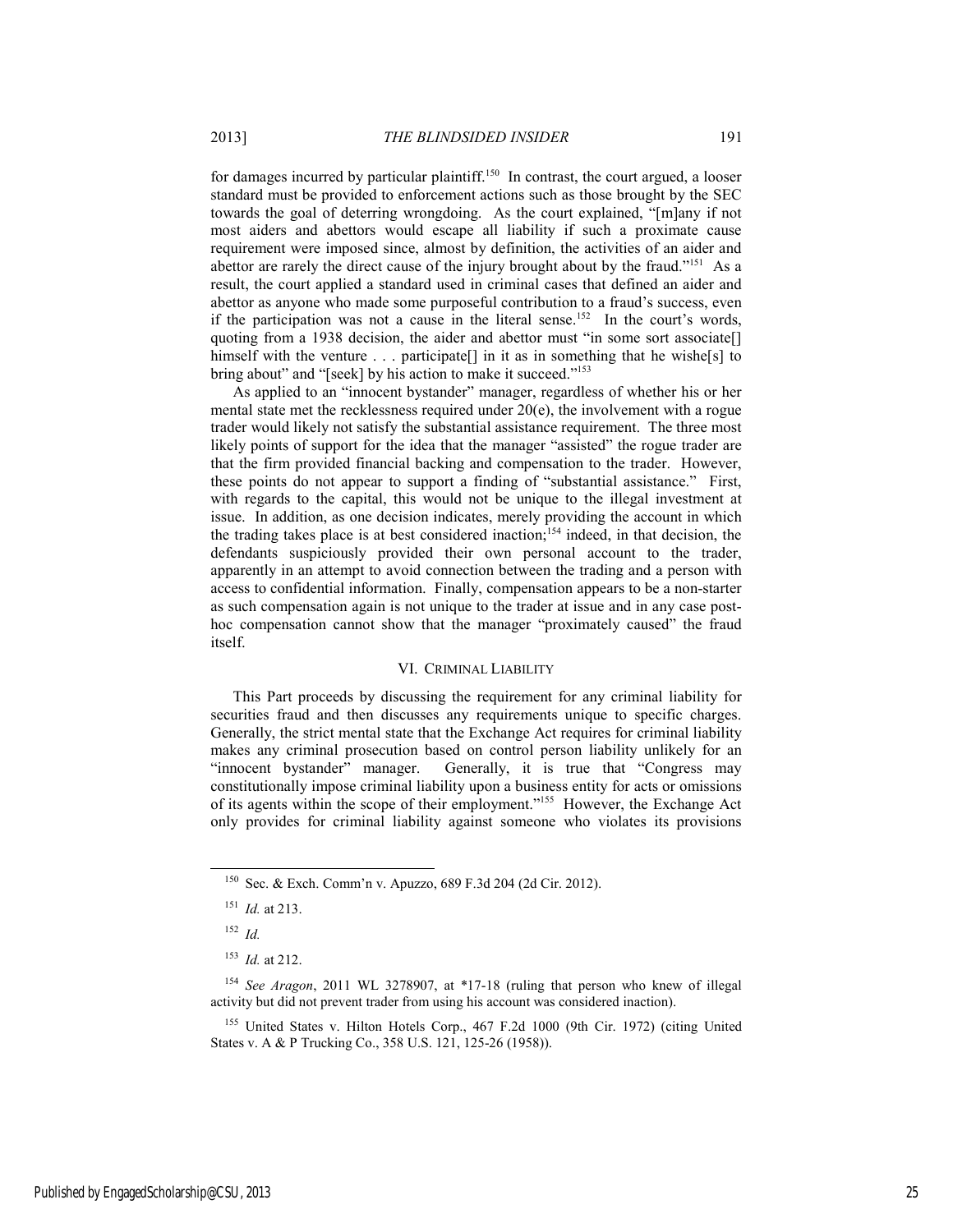"willfully."<sup>156</sup> The Second Circuit defines that term as "a realization on the defendant's part that he was doing a wrongful act" [under the Exchange Act] in a situation where "the knowingly wrongful act involved a significant risk of effecting the violation that has occurred."157 This definition includes two particular parts of note. First, the defendant must realize that he or she is doing something wrong; in the words of the case that set the Second Circuit's standard in this regard, the statute must be violated "intentionally and deliberately" and not as the result of an "innocent mistake, negligence, or inadvertence."<sup>158</sup> Second, while specific intent is not required, the act must involve a "significant risk" of violating the law.

#### *A. Conspiracy*

While theoretically, the U.S. Attorney's Office (USAO) could also assert liability against a manager as a co-conspirator with traders who committed insider trading, such a charge against an "innocent bystander" manager would appear to be baseless. To prove a conspiracy to commit an "offense against the United States" such as securities fraud, "the government must prove: (i) an agreement between the defendant and others as to the object of the conspiracy; (ii) specific intent to achieve the objective of the conspiracy; and (iii) an overt act in furtherance of the conspiracy by the defendant or one of his co-conspirators."159 Even disregarding that the mental state of a bystander manager would not match that required for a criminal charge, such a manager certainly would not have made an "agreement" with a rogue trader to commit insider trading. As a result, such a charge would have no basis.

#### *B. Criminal Aiding and Abetting Liability*

In addition to the primary violator, anyone who "aids, abets, counsels, commands, induces or procures the commission of an offense against the United States is punishable as a principal for the underlying offense.<sup>7160</sup> However, a defendant is only liable for aiding and abetting if he or she knew about the violation and provided "substantial assistance" to the primary violator.<sup>161</sup> In all likelihood the USAO would not be able to bring such a charge against a bystander manager, both, as discussed above, due to the likely lack of "substantial assistance" provided by the manager to the rogue trader, and also due to the manager's lack of actual knowledge of any potential fraud on the part of the rogue trader.

158 United States v. Peltz, 433 F.2d 48, 55 (2d Cir. 1970).

<sup>160</sup> *Sprecher*, 783 F. Supp. at 157 (S.D.N.Y. 1992) (citing 18 U.S.C. § 2) (internal quotation marks omitted).

<sup>161</sup> *See generally* Graham v. Sec. & Exch. Comm'n, 222 F.3d 994, 1000 (D.C. Cir. 2000) (reviewing the elements of aiding and abetting liability); *In re* Michael T. Sullivan, Investment Advisors Act Release No. 1849, 1999 WL 1240647, at \*3 (Dec. 22, 1999) (reviewing elements of charge in context of assertion of aiding and abetting liability against investment adviser).

 <sup>156 15</sup> U.S.C.A. § 78ff(a) (West 2012).

United States v. Cassese, 428 F.3d 92, 98 (2d Cir. 2005).

<sup>159</sup> United States v. Montour, 944 F.2d 1019, 1024 (2d Cir. 1991); *see also* United States v. Sprecher, 783 F. Supp. 133, 156-60 (S.D.N.Y. 1992), *aff'd*, 988 F.2d 318 (2d Cir. 1993) (citing *Montour*, 944 F.2d at 1024 in case partially based on conspiracy to commit securities fraud).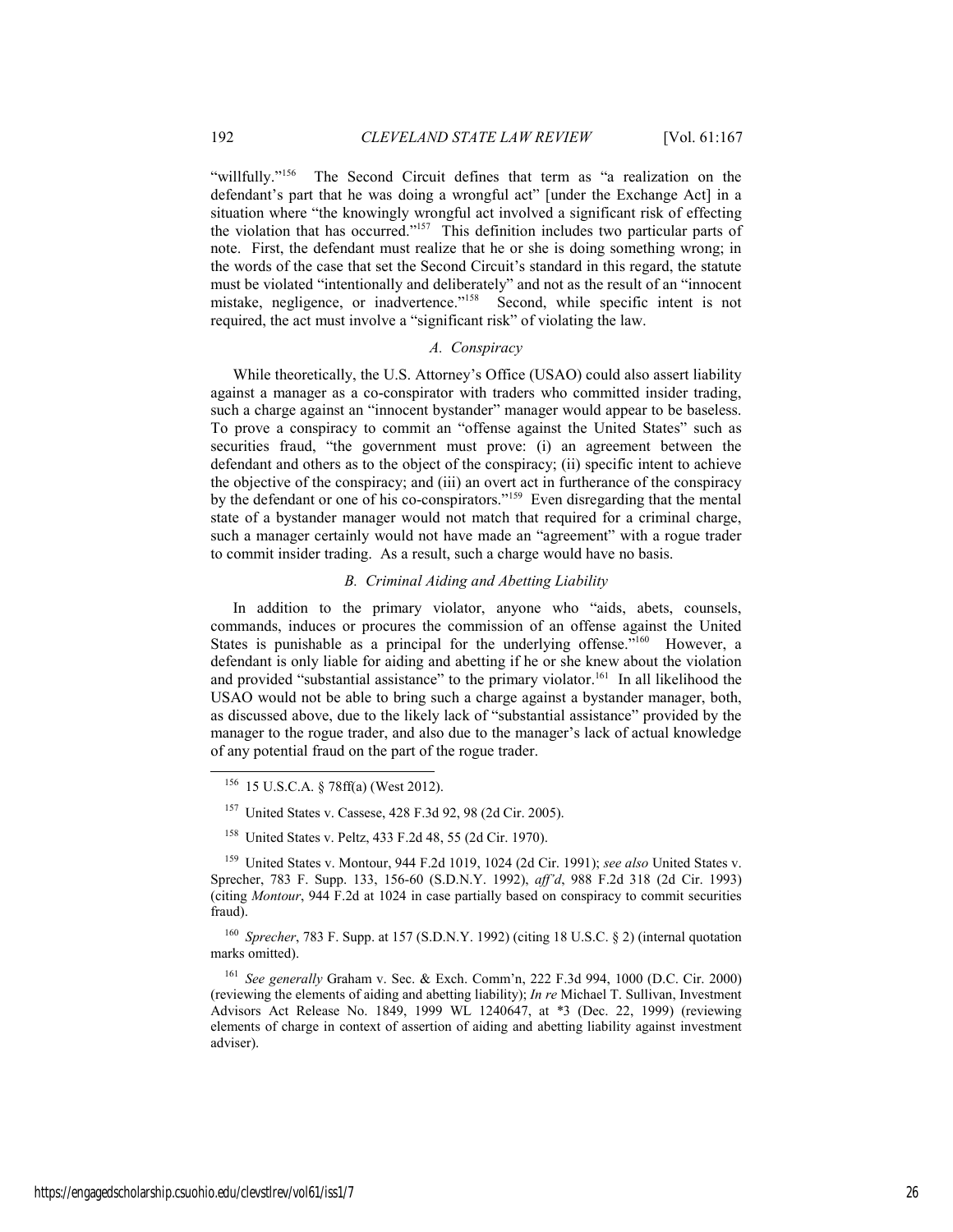#### *C. Criminal Violation of Section 20(a)*

A criminal charge under section 20(a), while a theoretical possibility, is extremely unlikely and has not been previously brought. As an initial matter, section 20(a) is a strict liability-like statute that simply requires control and a primary violation, and mentions no specific mental state or even any specific act. Seemingly this would be at odds with the black-letter principle in criminal law that there is no criminal liability for strict liability offenses. While, as discussed *infra* in Part II.A.2., the courts have added a requirement of "culpable participation" to section 20(a) claims, a requirement to which virtually all courts in the Second Circuit subscribe, the courts describe this element as requiring recklessness or "willful blindness"— concepts that imply something distinct from actual knowledge of committing a violation.

Second, the government's standing to enforce 20(a) is uncertain. The statute previously extended standing for this cause of action "to any person to whom such controlled person is liable." $162$  As the Exchange Act includes government agencies in the definition of "person,"163 the Second Circuit has held that the SEC has standing to enforce this section.<sup>164</sup> However, because some courts have rejected the SEC's standing,<sup>165</sup> the SEC historically brought relatively few actions under this provision. Recently, a provision of the Dodd-Frank Act amended 20(a) to explicitly provide standing to the SEC as well.<sup>166</sup> However, this provision only singled out the SEC and did not generally grant standing to the United States. No secondary sources discuss the possibility of a criminal charge for violations of  $20(a)$ . In sum, there is likely no criminal liability for a violation of section 20(a).

#### **CONCLUSION**

Obviously every case will depend on the specific facts present. However, generally it appears unlikely that the government would be able to sustain any primary liability, either through aiding and abetting or the conscious avoidance doctrine, or any criminal liability against an "innocent bystander" manager due to the activities of a rogue trader. On the other hand, sustaining a traditional charge of control person liability, based on such sources as section  $20(a)$  or  $21A$  of the

 <sup>162 15</sup> U.S.C.A. § 78t(a) (West 2012).

<sup>163</sup> *See* 15 U.S.C.A. § 78c(a)(9) (West 2012). This provision also includes the "government" itself in the definition, so seemingly the Second Circuit's reasoning would provide the United States with standing as well.

<sup>164</sup> Sec. & Exch. Comm'n v. First Jersey Sec., Inc., 101 F.3d 1450, 1472 (2d Cir. 1996); *see also* Sec. & Exch. Comm'n v. Mgmt. Dynamics, Inc., 515 F.2d 801, 812 (2d Cir. 1975); *accord* Sec. & Exch. Comm'n v. J.W. Barclay & Co., Inc., 442 F.3d 834 (3d Cir. 2006); Sec. & Exch. Comm'n v. Scrushy, No. CV-03-J-615S, 2005 WL 3279894 (N.D. Ala. Nov. 29, 2005); Sec. & Exch. Comm'n v. Buntrock, No. 02 C 2180, 2004 U.S. Dist. LEXIS 9495, at \*27-28 (N.D. Ill. 2004); Sec. & Exch. Comm'n v. Fitzgerald, 135 F. Supp. 2d 992 (N.D. Cal. 2001).

<sup>165</sup> *E.g.*, Sec. & Exch. Comm'n v. Coffey, 493 F.2d 1304, 1318 (6th Cir. 1974), *cert. denied*, 420 U.S. 908 (1975); Sec. & Exch. Comm'n v. Stringer, No. Civ. 02-1341-ST, 2003 WL 23538011 (D. Or. Sept. 3, 2003).

<sup>&</sup>lt;sup>166</sup> The Dodd–Frank Wall Street Reform and Consumer Protection Act, Pub. L. 111-203, § 929P(c) (2010).